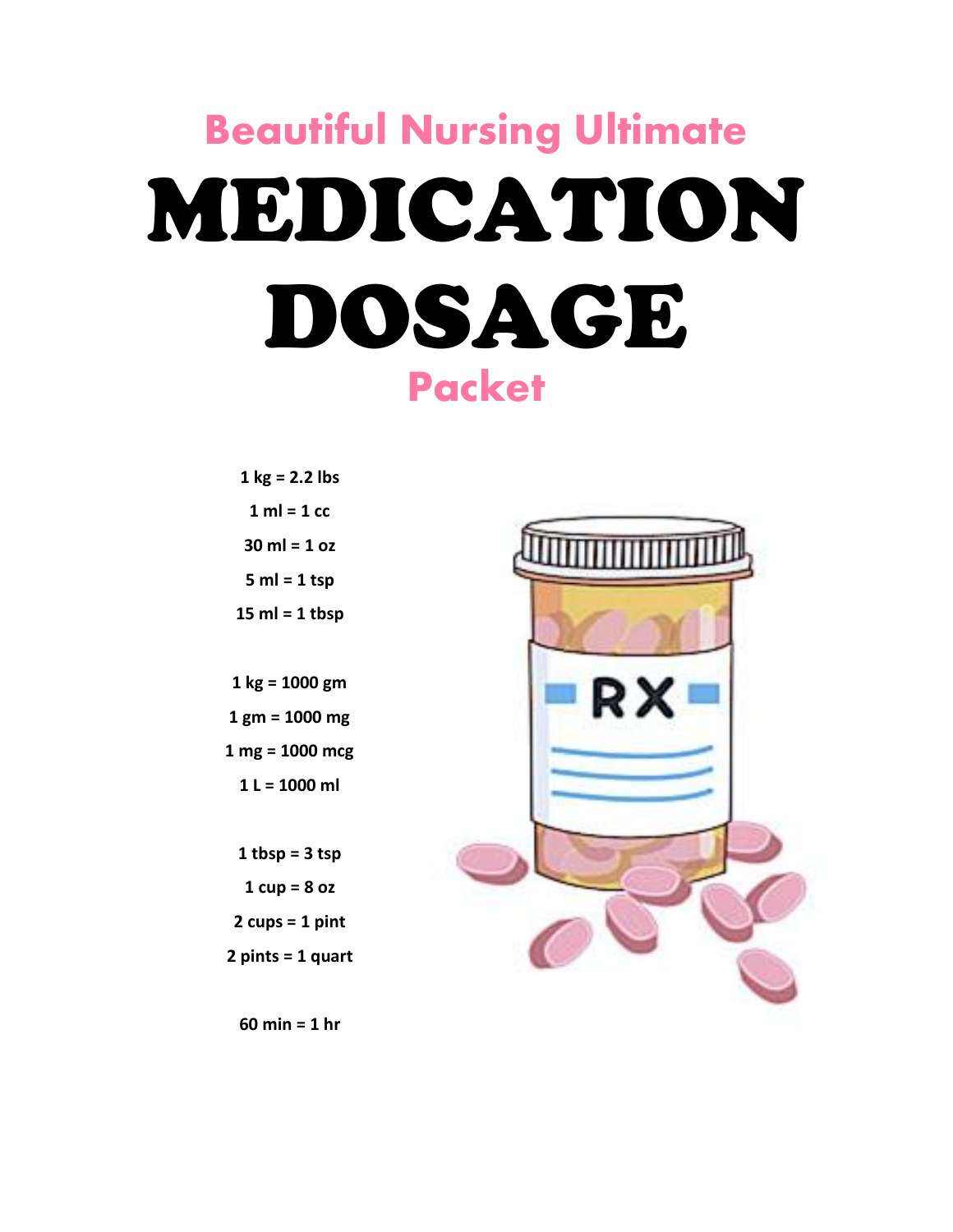# MED DOSE BASICS

**Medication calculation is a vital skill all nurses should learn in order to properly do medication administration in a clinical setting.**

**The easiest way to do medication calculations is with a method called "Dimensional Analysis". This method reduces errors and can be used for all dosage calculations.** 

**How To Do Dimensional Analysis:**

**1. Start with the conversion the question is asking for. Ex: mg, L, ml**

**6 RIGHTS OF MED ADMINISTRATION**

Right PATIENT **Right MEDICATION** Right DOSE Right ROUTE Right TIME **Right DOCUMENTATION** 

**EXAMPLE:** A patient drinks 3 ounces of orange juice. How many ml is that? Start equation with ml since it asks for ml.

**2. Build equation by placing information with same label as denominator in the numerator so unwanted labels cancel out.** 

Start with ml, then how can we get from ml  $\rightarrow$  ounces? Use your conversion sheet to find out  $30 \text{ ml} = 1 \text{ ounce}$ .

> 30 ml \_\_\_\_\_\_  $1<sub>0z</sub>$

**3. Repeat until all conversions beside the answer are cancelled out. Note: Once all conversions from the question are added to the equation and the only conversion left after cancelling out is what the answer should be, then you are done.** 

| 30 ml           | = | 3 <sub>0z</sub> |
|-----------------|---|-----------------|
| 1 <sub>07</sub> |   |                 |

**4. Calculate. MULTIPLY top row and DIVIDE by bottom row.**

| 30 X 3 | $= 90$ ml |
|--------|-----------|
|        |           |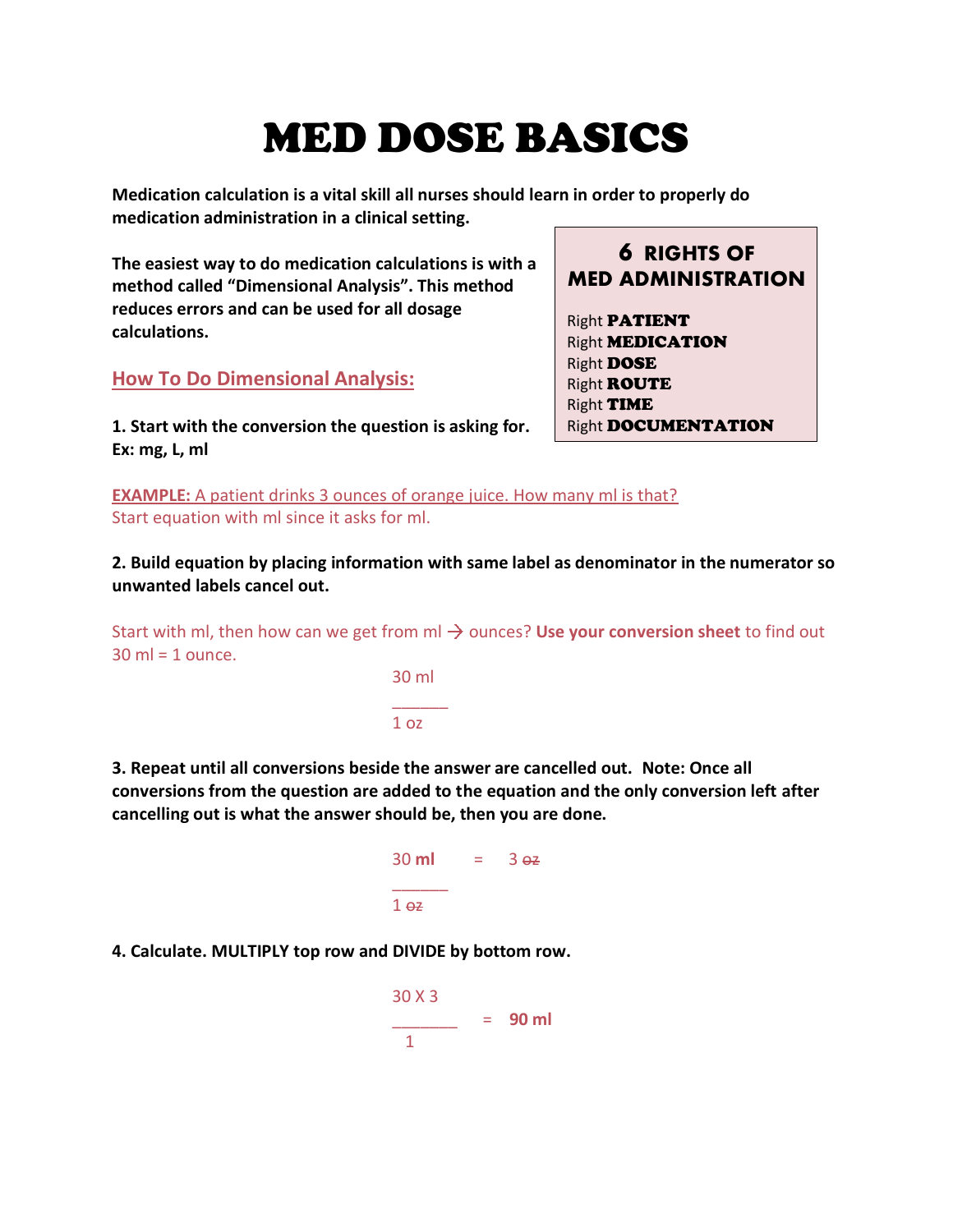SIMPLE CONVERSIONS

### **Practice Problems**

1. 60 kg into lbs

2. 180 ml into ounces

3. 25 mg into grams.

4. 45 ml into tablespoons.

5. 1.4 L into ml.

6. 2 tsp into ml.

7. 20,000 mcg into kg.

8. 5 tbsp into tsp.

9. 180 ml into ounces.

10. 22 lbs into kg.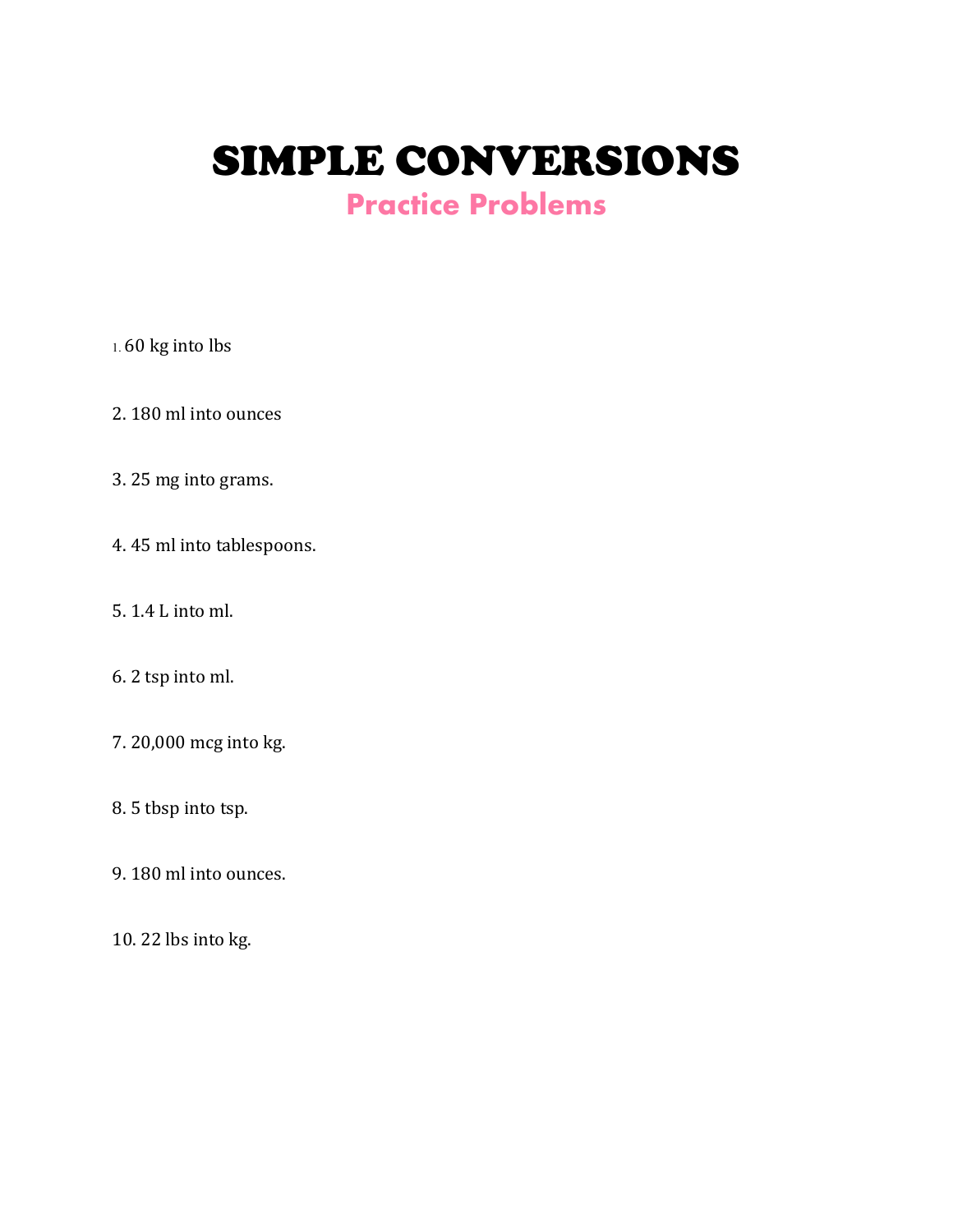# SIMPLE CONVERSIONS

### **ANSWERS**

GUIDELINES: Use list of conversions as shown on first page. Once you plug in all the parts of your equation, **MULTIPLY TOP ROW** and **DIVIDE BY BOTTOM ROW.** 

1. **132 lbs.** Convert 60 kg into lbs.

| $2.2$ lbs       | $60 \text{ kg}$ |              |
|-----------------|-----------------|--------------|
|                 |                 | $= 132$ lbs. |
| 1 <sub>kg</sub> |                 |              |

2. **6 oz.** Convert 180 ml into ounces.

| 1 ounce         |     | $180 \text{ m}$ |               |
|-----------------|-----|-----------------|---------------|
|                 | $=$ |                 | $= 6$ ounces. |
| 30 <sub>m</sub> |     |                 |               |

3. **0.025 g.** Convert 25 mg into grams.

| 1 <sub>g</sub>     | 25 <sub>mg</sub> |             |
|--------------------|------------------|-------------|
|                    |                  | $= 0.025 g$ |
| $1000 \ \text{mg}$ |                  |             |

#### 4. **3 tbsp.** Convert 45 ml into tablespoons.

| 1 tbsp          |     | $45$ $\text{m}$ |             |
|-----------------|-----|-----------------|-------------|
|                 | $=$ |                 | $= 3$ tbsp. |
| 15 <sub>m</sub> |     |                 |             |

5. **1400 ml.** Convert 1.4 L into ml.

| $1000$ ml |   | 1.4L |             |
|-----------|---|------|-------------|
|           | - |      | $= 1400$ ml |
| $1 +$     |   |      |             |

6. **10 ml.** Convert 2 tsp into ml.

| $5 \text{ ml}$ |   | $2$ tsp |     |              |
|----------------|---|---------|-----|--------------|
|                | ⋍ |         | $=$ | <b>10 ml</b> |
| $1 + sp$       |   |         |     |              |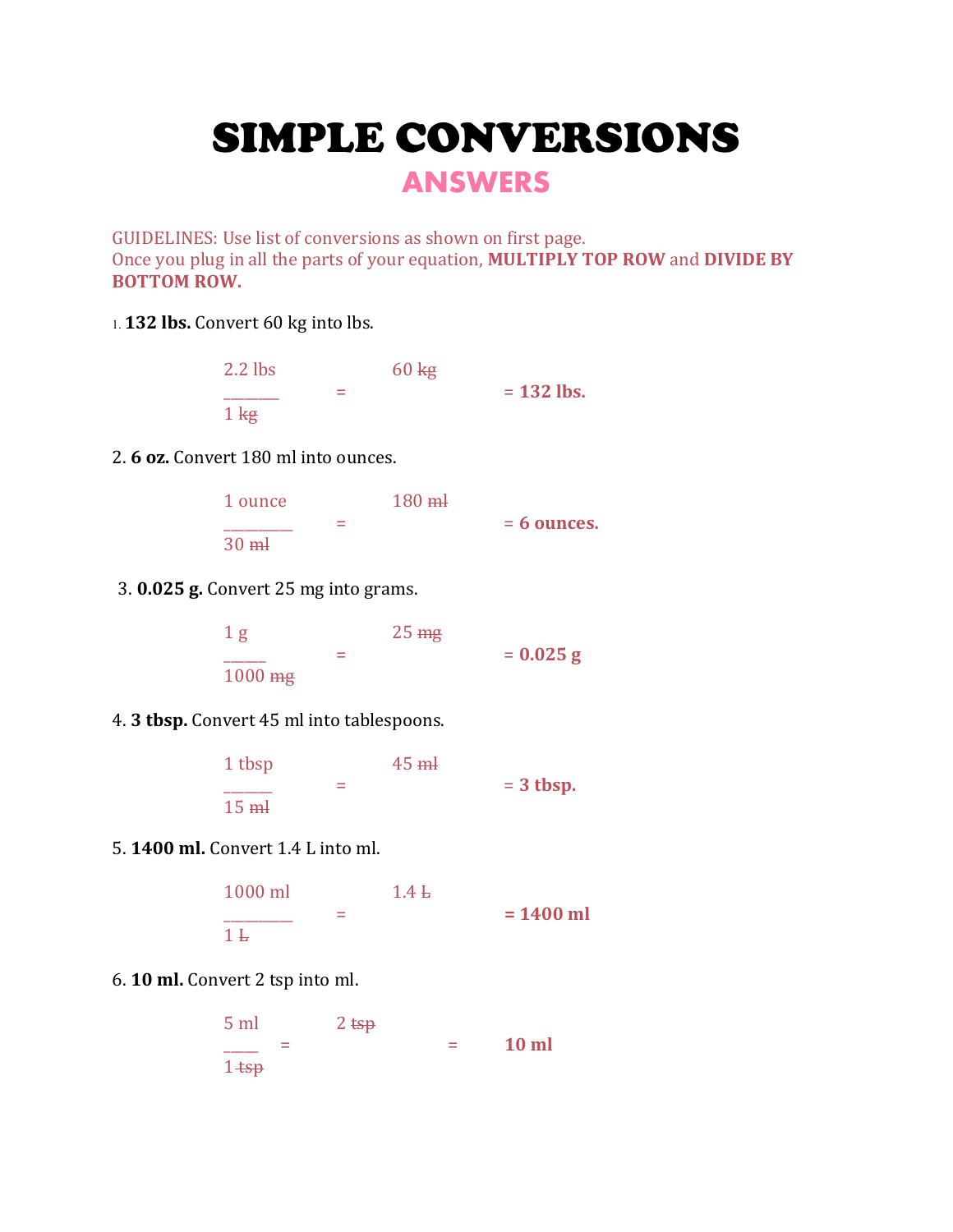7. **0.00002 kg.** Convert 20,000 mcg into kg.

1 kg 1 g 1 mg 20,000 meg \_\_\_\_\_ = \_\_\_\_\_\_\_\_\_ = \_\_\_\_\_\_\_\_\_\_\_\_ = **= 0.00002 kg** 1000 g 1000 mg 1000 mcg

#### 8. **15 tsp.** Convert 5 tbsp into tsp.

| 3 tsp             | 5 <sub>tbsp</sub> |            |
|-------------------|-------------------|------------|
|                   |                   | $= 15$ tsp |
| 1 <sub>tbsp</sub> |                   |            |

#### 9. **6 oz**. Convert 180 ml into ounces.

| 1 <sub>oz</sub> |     | $180$ ml |           |
|-----------------|-----|----------|-----------|
|                 | $=$ |          | $= 6$ oz. |
| $30 - m$        |     |          |           |

10. **10 kg.** Convert 22 lbs into kg.

| $1 \text{ kg}$ | 22 <sub>1</sub> |           |
|----------------|-----------------|-----------|
|                |                 | $=10$ kg. |
| $2.2 + b s$    |                 |           |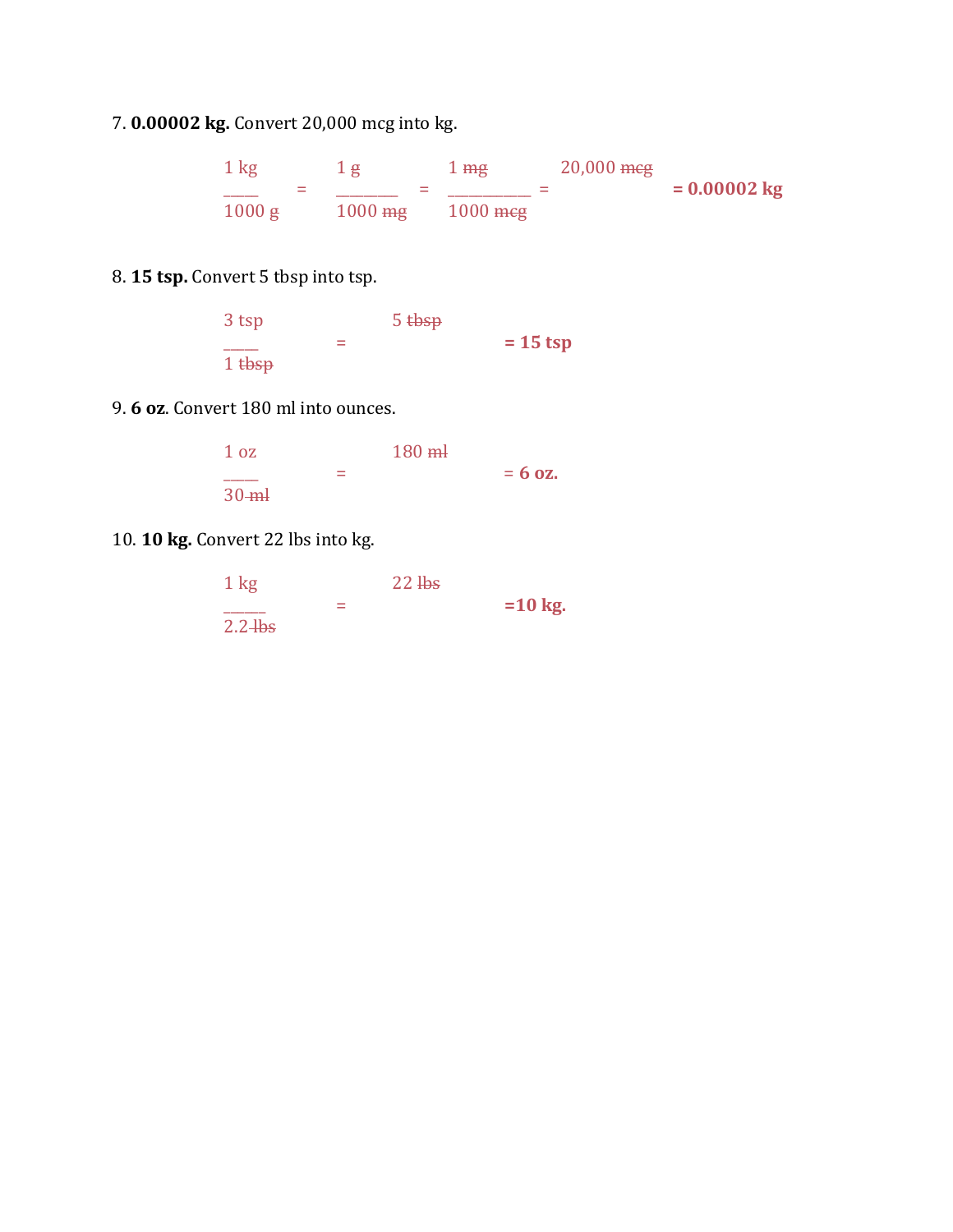## MASS & LIQUIDS **Practice Problems**

1. A patient is having an annual exam and the scale says the patient weighs 110 lbs. What is the patient's weight in kg?

2. A provider orders Morphine 15 mg po. Morphine comes in a bottle of 5 mg/ml. How many ml does the patient receive?

3. A provider prescribes 150 mg of sertraline. The pharmacy sends a unit dose package labeled 100 mg per tablet. How many tablets will the nurse administer?

4. An order from the provider is sent over for Levothyroxine 0.1 mg po daily. The package is available in tablets of Levothyroxine 50 mcg. How many tablets would you administer?

5. The provider ordered 500 mg of Augmentin to be given to your patient every 12 hours. Using the label below, how many ml will you administer?



6. There is an order for 0.007 kg of Ampicillin. Ampicillin is available as 15,000 mg tablets. What should the nurse administer?

7. The nurse is to give Gentamycin 100 mg IM. The pharmacy sends a vial of Gentamycin labeled 0.5 grams/5 ml. How many ml will the nurse administer?

8. Amoxicillin suspension is available as 250 mg/ 5 ml. The doctor ordered amoxicillin 125 mg PO four times daily. How many ml will you give per day?

9. A patient was prescribed 10,000 mcg of Methylprednisolone. What should the nurse administer?



10. A nurse is ordered to administer Valium 2.5 mg IM. When reconstituted with 1.4 ml of sterile water, vial of Valium has a concentration of 10 mg/ 2 ml. How many ml will nurse administer?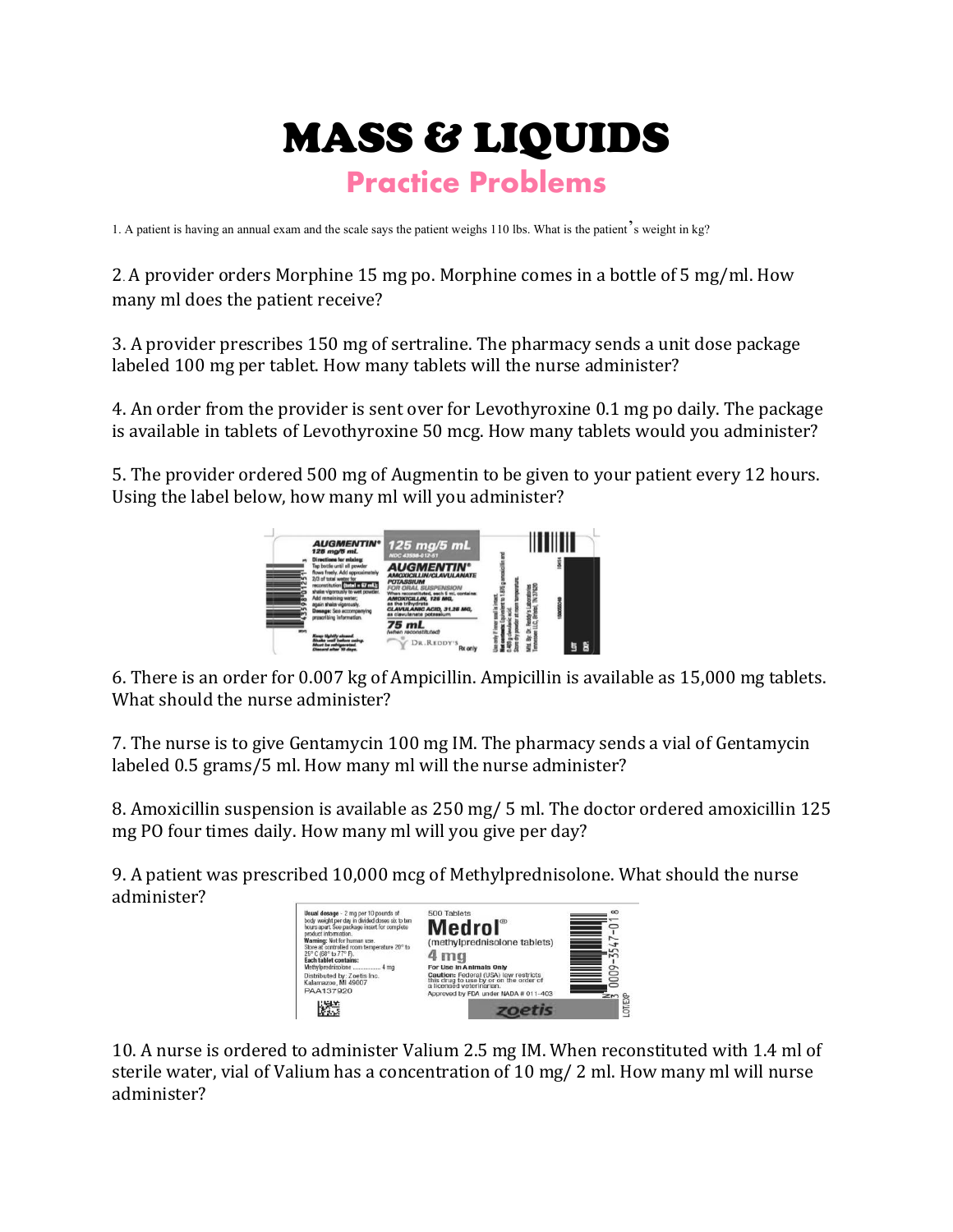### MASS & LIQUIDS **ANSWERS**

1. **50 kg.** A patient is having an annual exam and the scale says the patient weighs 110 lbs. What is the patient's weight in kg? Start with kg. Multiply TOP row, divide by BOTTOM row for each question.

| $1 \text{ kg}$ | 110 <sub>h</sub> |                   |
|----------------|------------------|-------------------|
|                |                  | $= 50 \text{ kg}$ |
| $2.2$ Hbs      |                  |                   |

2. **3 ml.** A provider orders Morphine 15 mg po. Morphine comes in a bottle of 5 mg/ml. How many **ml** does the patient receive? Start with ml. Note: we know that 1 ml = 5 mg according to Morphine bottle.



3. **1.5 tablets**. A provider prescribes 150 mg of sertraline. The pharmacy sends a unit dose package labeled 100 mg per tablet. How many **tablets** will the nurse administer? Start with tablets.



4. **2 tablets.** An order from the provider is sent over for Levothyroxine 0.1 mg po daily. The package is available in tablets of Levothyroxine 50 mcg. How many **tablets** would you administer? Start with tablets.



5. **20 ml.** The provider ordered 500 mg of Augmentin to be given to your patient every 12 hours. Using the label below, how many ml will you administer? Start with ml. Label shows 125 mg/5 ml.

| 5 <sub>ml</sub>  | $500 \ \text{mg}$ |                     |
|------------------|-------------------|---------------------|
|                  |                   | 20 ml every 12 hrs. |
| $125 \text{ mg}$ |                   |                     |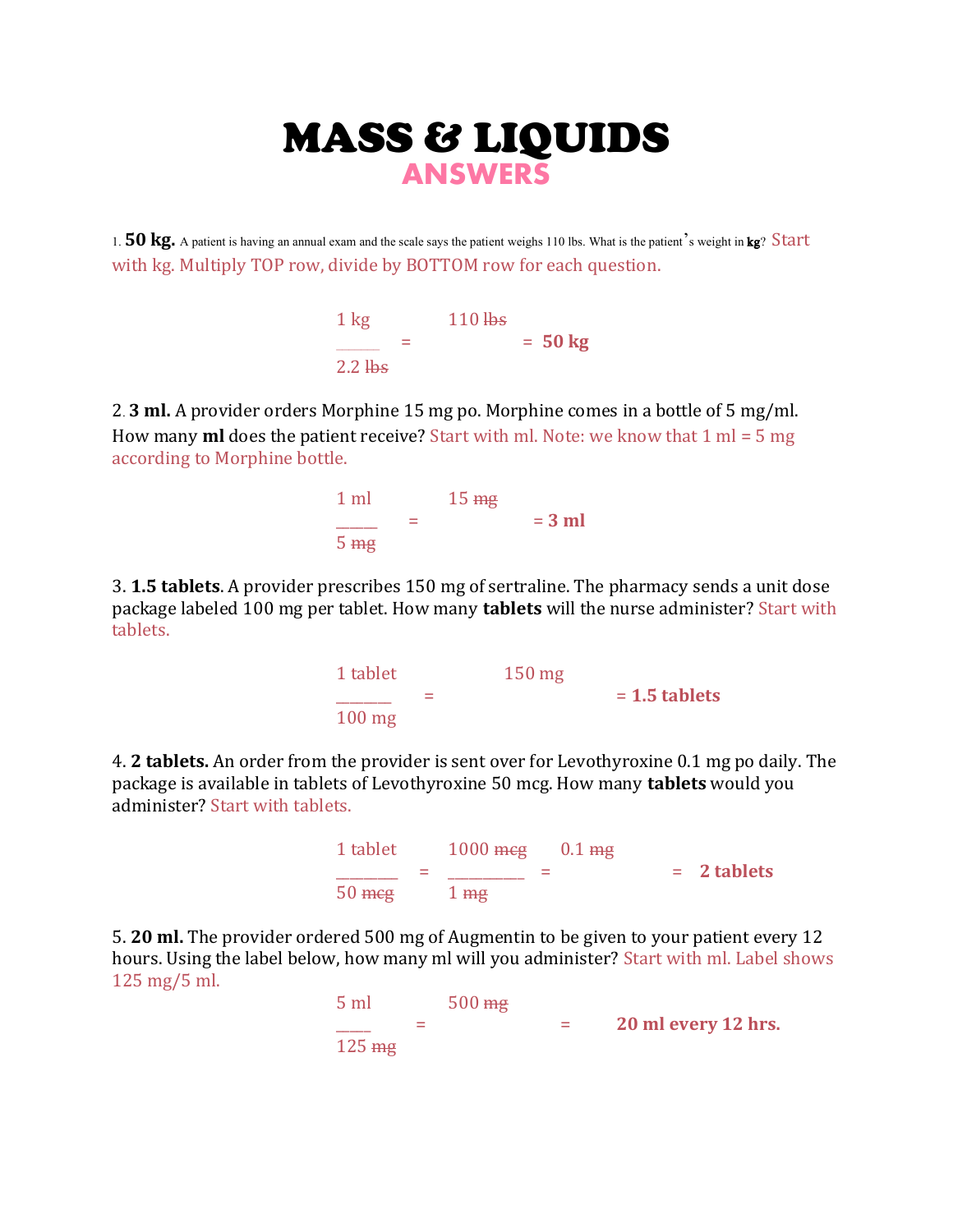6. **0.5 tablet.** There is an order for 0.007 kg of Ampicillin. Ampicillin is available as 15,000 mg tablets. What should the nurse administer? Start with tablets. Use conversions to get from  $mg \rightarrow kg$ .

> 1 tablet 1000 mg 1000 gm 0.007 kg \_\_\_\_\_\_\_\_\_ = \_\_\_\_\_\_\_\_\_\_ = \_\_\_\_\_\_\_\_\_\_ = =0.46 or **0.5 tablet** 15,000 mg 1 gm 1 kg

7. **1 ml.** The nurse is to give Gentamycin 100 mg IM. The pharmacy sends a vial of Gentamycin labeled 0.5 grams/5 ml. How many ml will the nurse administer? Start with ml.

> $5 \text{ ml}$   $1 \text{ g}$   $100 \text{ mg}$  $\frac{1}{2\pi} = \frac{3}{4000} = 1$  ml  $0.5 - e$  1000 me

8. **10 ml/day.** Amoxicillin suspension is available as 250 mg/ 5 ml. The doctor ordered amoxicillin 125 mg PO four times daily. How many **ml** will you give per day? Start with ml.

| $5 \text{ ml}$      | $125 \,\mathrm{mg}$ |                                           |
|---------------------|---------------------|-------------------------------------------|
|                     |                     | $= 2.5$ ml / per dose $= 10$ ml / per day |
| $250 \,\mathrm{mg}$ |                     |                                           |

9. **2.5 tablets.** A patient was prescribed 10,000 mcg of Methylprednisolone. What should the nurse administer? Start with tablets. The package states 1 tablet is 4 mg.

> 1 tablet 1 mg 10,000 mcg \_\_\_\_\_\_\_\_ = \_\_\_\_\_\_\_\_\_\_\_ = \_\_\_\_\_\_\_\_\_\_\_\_\_ = **2.5 tablets** 4 mg 1000 mcg

10. **0.5 ml.** A nurse is ordered to administer Valium 2.5 mg IM. When reconstituted with 1.4 ml of sterile water, vial of Valium has a concentration of 10 mg/ 2 ml. How many ml will nurse administer? Start with ml. Ignore amount for reconstituting medication, the end concentration of the medication is what should be used in the equation.

> 2 ml 2.5 mg  $\frac{1}{10 \text{ m/s}}$  =  $\frac{1}{10 \text{ m/s}}$  =  $\frac{0.5 \text{ ml}}{0.5 \text{ ml}}$ 10 mg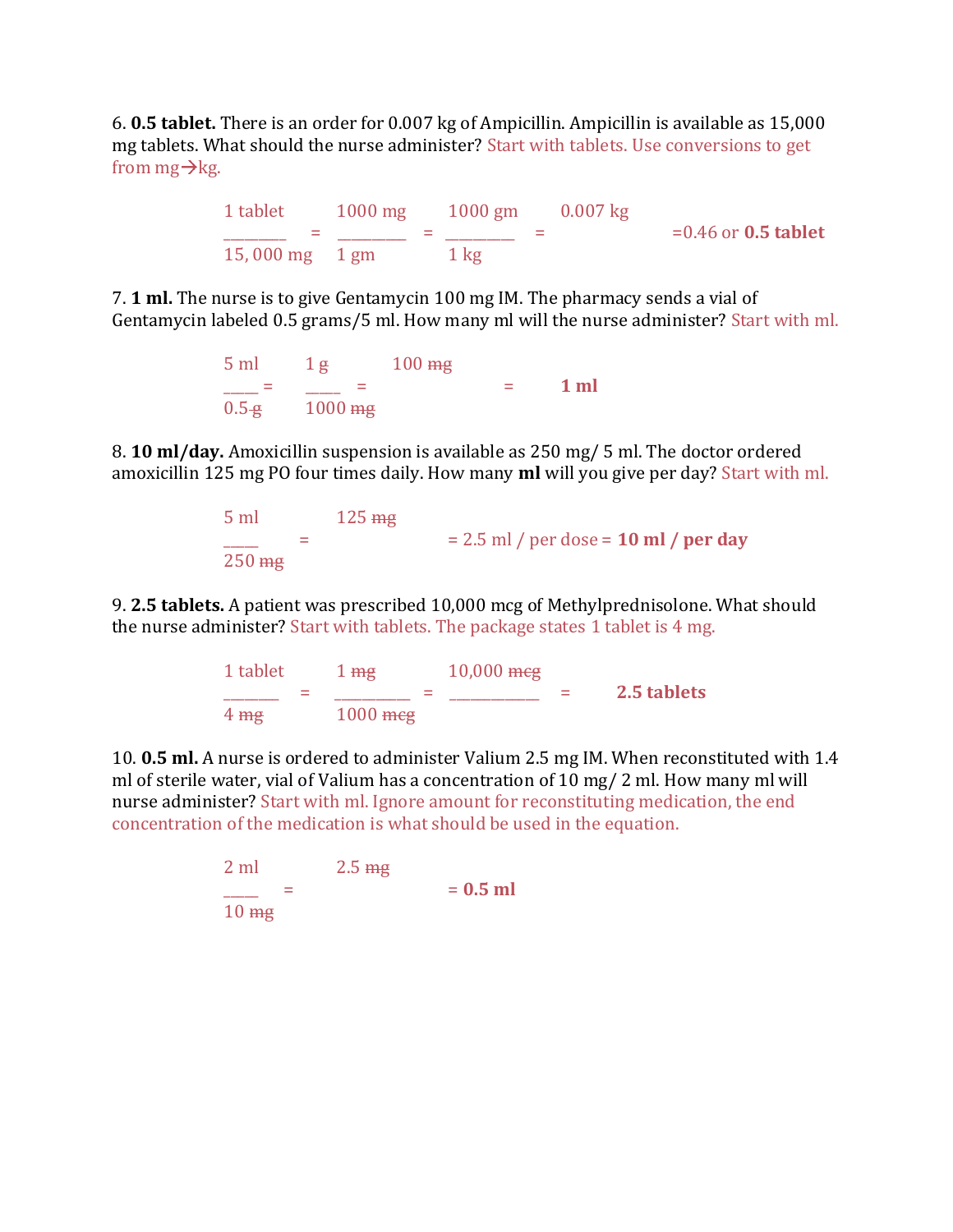# PEDIATRIC WEIGHT

### **Practice Problems**

#### **GUIDELINE FOR PEDIATRIC DOSAGE:**

*Always convert weight from lbs*  $\rightarrow$  *kg first before starting equation. (1 kg = 2.2 lbs)* 

1. A doctor orders a one time dose of morphine sulfate 0.05 mg/kg. Your client weighs 36 pounds. The syringe of morphine is labeled 0.5 mg/ml. How many ml will you give?

2. Provider ordered Digoxin Elixir Pediatric 15 mcg/kg of body weight per dose PO now. Label reads: Digoxin 0.05 mg per ml. How many ml should child receive per dose. Child weighs 60 lbs.

3. A child weighs 22 lbs. An order for Augmentin Oral Suspension is prescribed at 30 mg per kg/day PO in two divided doses. The label reads: 125 mg/ 5 ml. How many ml should be administered per dose?

4. Solumedrol 1.5 mg/kg is ordered for a child weighing 73 lbs. Solumedrol is available as 75 mg/ 1 ml is available. How many ml must the nurse administer?



5. A pediatric client weighs 40 lbs. The provider ordered Gantrisin Pediatric Suspension 150 mg per kg PO in four divided doses per day. The label reads: Gantrisin 0.5 g per tsp. How many ml should the nurse administer per dose?

6. A pediatrician ordered Velosef Oral Suspension 25 mg/kg in 2 divided doses PO. It is available as 250 mg per 5 ml. The client weighs 44 lbs. How many ml should the nurse administer per dose?

7. A child weighs 37 kg. An order for Tetracycline Hydrochloride 25 mg per kg/day in four divided doses PO. Pharmacy sends bottle of Tetracycline Hydrochloride for 125 mg per 5 ml. How many ml should the nurse administer per dose?

8. Erythromycin 30 mg/kg/day divided every 6 hours PO. Child weighs 32 kg. How many ml will be given per dose after the medication is reconstituted? *Use Label Below.*

|    | <b>NDC 24338-130-13</b><br><b>100 mL For Oral Suspension</b><br>(when mixed) | Before mixing, store below 86°F (30°C).<br>DIRECTIONS FOR MIXING: Add 49 mL<br>water and shake vigorously. This<br>makes 100 mL of suspension.<br>Contains erythromycin ethylsuccinate             |  |
|----|------------------------------------------------------------------------------|----------------------------------------------------------------------------------------------------------------------------------------------------------------------------------------------------|--|
|    | EryPed <sup>®</sup> 400                                                      | equivalent to 8 g erythromycin. When<br>mixed as directed, each teaspoonful<br>(5 mL) contains: Erythromycin<br>ethylsuccinate equivalent to                                                       |  |
| ൦  | ERYTHROMYCIN<br>ETHYLSUCCINATE FOR<br>ORAL SUSPENSION, USP                   | erythromycin  400 mg in a<br>banana-flavored, aqueous vehicle.<br>DOSAGE MAY BE ADMINISTERED<br>WITHOUT REGARD TO MEALS.<br>Usual dose: Children: 30-50 mg/kg/day<br>in divided doses. See package |  |
|    | <b>Erythromycin activity</b><br>400 mg per 5 mL                              | enclosure for full prescribing<br>information.<br>Child-resistant closure not required;<br>exemption approved by U.S. Consumer<br><b>Product Safety Commission.</b>                                |  |
| ಶ್ | when reconstituted<br>${\bf B}$ only                                         | Arbor Pharmaceuticals, LLC<br><b>Atlanta, GA 30328</b><br>EPED TR400.00<br>fList 6305)                                                                                                             |  |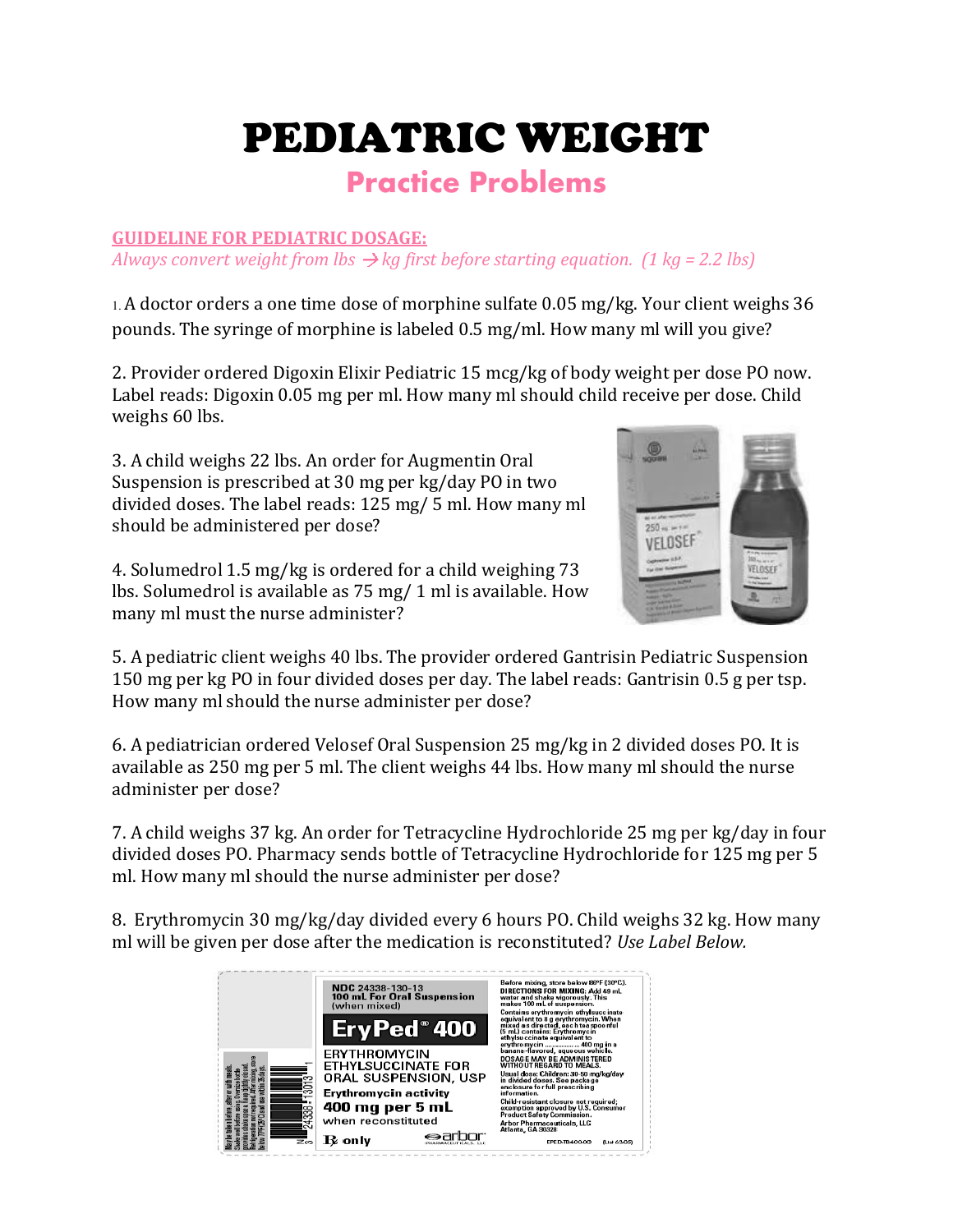# PEDIATRIC WEIGHT

**ANSWERS**

1. **1.6 ml.** A doctor orders a one time dose of morphine sulfate 0.05 mg/kg. Your client weighs 36 pounds. The syringe of morphine is labeled 0.5 mg/ml. How many **ml** will you give? First begin with converting lbs  $\rightarrow$  kg. Start equation with ml, find it in equation. 36 lbs  $= 16.4 \text{ kg}$ 

| 1 ml                  | $0.05 \text{ mg}$ |   | $16.4 \,\mathrm{kg}$ |            |
|-----------------------|-------------------|---|----------------------|------------|
| =<br>$0.5 \text{ mg}$ | $1 \text{ kg}$    | = |                      | $= 1.6$ ml |

2. **8.2 ml/dose.** Provider ordered Digoxin Elixir Pediatric 15 mcg/kg of body weight per dose PO now. Label reads: Digoxin 0.05 mg per ml. How many ml should child receive per dose. Child weighs 60 lbs. Converts 60 lbs  $\rightarrow$  27.3 kg. Start with ml.

| $1$ ml             | $1 \,\mathrm{mg}$  | $15 \text{ m}$ eg | $27.3 \text{ kg}$ |                              |
|--------------------|--------------------|-------------------|-------------------|------------------------------|
|                    |                    |                   |                   | $=$ Round up to 8.2 ml/dose. |
| $0.05 \ \text{mg}$ | $1000 \text{ meg}$ | $1 \text{ kg}$    |                   |                              |

3. **6 ml/dose.** A child weighs 22 lbs. An order for Augmentin Oral Suspension is prescribed at 30 mg per kg/day PO in two divided doses. The label reads: 125 mg/ 5 ml. How many ml should be administered per dose? Convert 22 lbs  $\rightarrow$  10 kg. Start with ml.

| $5 \text{ ml}$      | $30 \text{ mg}$          | $10 \text{ kg}$ |                                                 |
|---------------------|--------------------------|-----------------|-------------------------------------------------|
|                     | $\overline{\phantom{a}}$ |                 | $= 12$ ml/day. We need per dose so divide by 2. |
| $125 \,\mathrm{mg}$ | $1 \text{ kg}$           | day             | $12/2 = 6$ ml/dose.                             |

4. **0.66 ml.** Solumedrol 1.5 mg/kg is ordered for a child weighing 73 lbs. Solumedrol is available as 75 mg/ 1 ml is available. How many ml must the nurse administer? Convert 73  $\text{lbs} \rightarrow 33.2 \text{ kg}$ . Start with ml.

| 1 <sub>m</sub> | $1.5 \text{ mg}$ | 33.2 kg |             |
|----------------|------------------|---------|-------------|
|                |                  |         | $= 0.66$ ml |
| 75 mg          | $1 \text{ kg}$   |         |             |

5. **6.8 ml/dose.** A pediatric client weighs 40 lbs. The provider ordered Gantrisin Pediatric Suspension 150 mg per kg PO in four divided doses per day. The label reads: Gantrisin 0.5 g per tsp. How many ml should the nurse administer per dose? Convert 40 lbs  $\rightarrow$  18.2 kg. Start with ml. We technically do not have ml, but we know using our list of conversion that we can get from ml to tsp.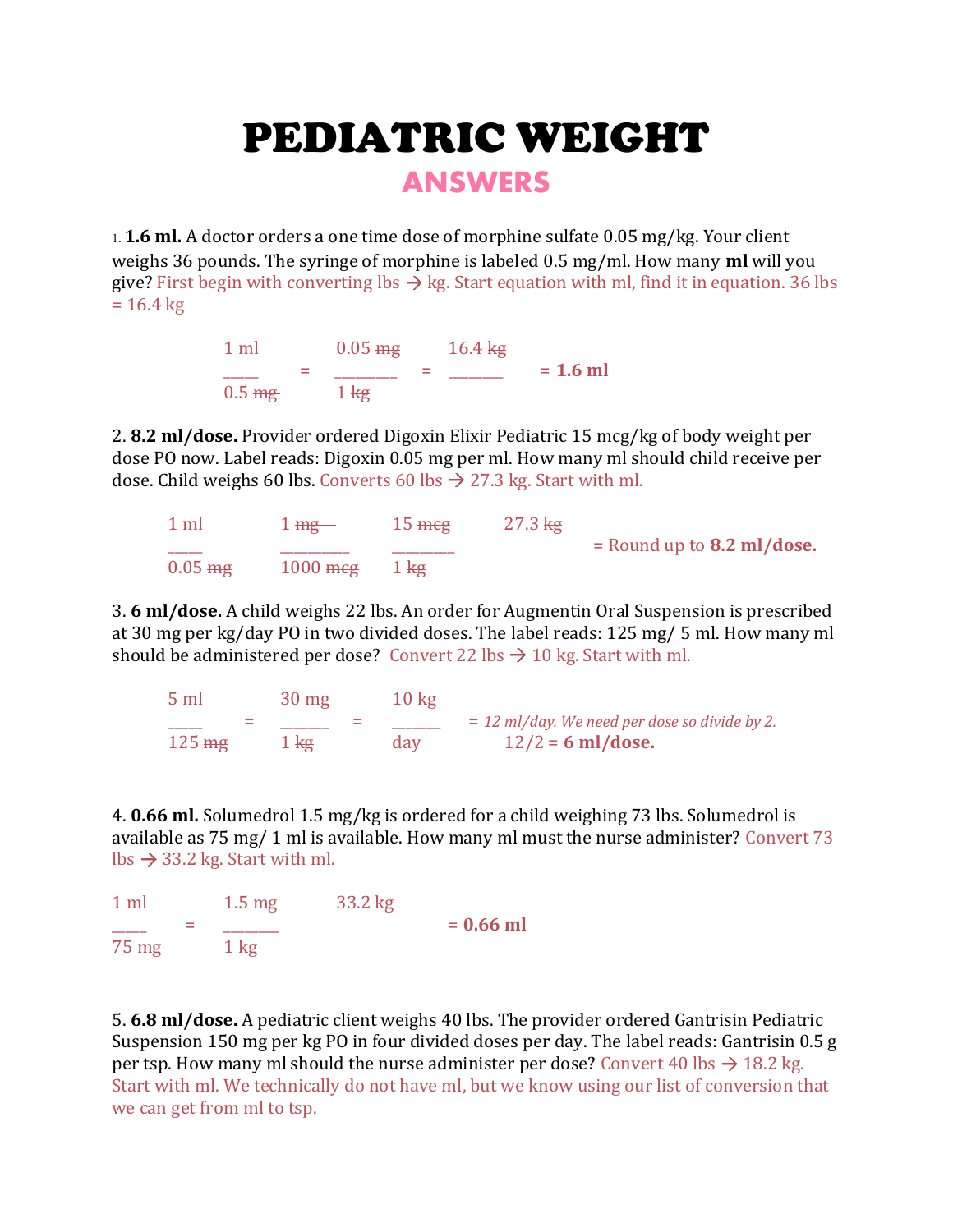| 5 <sub>ml</sub>  | $1$ tsp   |                    | $150 \ \text{mg}$ | $18.2 \,\mathrm{kg}$ |                                   |
|------------------|-----------|--------------------|-------------------|----------------------|-----------------------------------|
| =                |           |                    |                   |                      | $= 27.3$ /day. Divide by 4 doses. |
| 1 <sub>tsp</sub> | $0.5 - g$ | $1000 \ \text{mg}$ | $1 \text{ kg}$    | day                  | $=6.8$ ml/dose                    |

6. **5 ml/dose.** A pediatrician ordered Velosef Oral Suspension 25 mg/kg in 2 divided doses PO. It is available as 250 mg per 5 ml. The client weighs 44 lbs. How many ml should the nurse administer per dose? Convert 44 lbs  $\rightarrow$  20 kg. Start with ml.

| $5 \text{ ml}$ | $25 \text{ mg}$ | $20 \text{ kg}$ |                                   |
|----------------|-----------------|-----------------|-----------------------------------|
|                |                 |                 | $=$ 10 ml/day. Divide by 2 doses. |
| $250$ mg       | $1 \text{ kg}$  |                 | $= 10/2 = 5$ ml/dose.             |

7. **9.3 ml/dose.** A child weighs 37 kg. An order for Tetracycline Hydrochloride 25 mg per kg/day in four divided doses PO. Pharmacy sends bottle of Tetracycline Hydrochloride for 125 mg per 5 ml. How many ml should the nurse administer per dose? No need to convert  $\frac{1}{s}$ kg. Start with ml.

| 5 <sub>ml</sub>  | $25 \text{ mg}$ | $37 \text{ kg}$ |                                   |
|------------------|-----------------|-----------------|-----------------------------------|
|                  |                 |                 | $=$ 37 ml/day. Divide by 4 doses. |
| $125 \text{ mg}$ | $1 \text{ kg}$  | day             | $= 9.25$ or <b>9.3 ml/dose</b>    |

8**. 2 ml/dose.** Erythromycin 30 mg/kg/day divided **every 6 hours** PO. Child weighs 32 kg. How many ml will be given **per dose** after the medication is reconstituted? Start with ml. Notice 5 ml/400 mg on label.

| $5 \text{ ml}$   | $30 \text{ mg}$ | $32 \text{ kg}$ |                                                 |
|------------------|-----------------|-----------------|-------------------------------------------------|
|                  |                 |                 | 12 ml/day. It needs to be divided into 6 doses. |
| $400 \text{ mg}$ | 1 kg            | 1 day           | $12/6 = 2$ ml/dose.                             |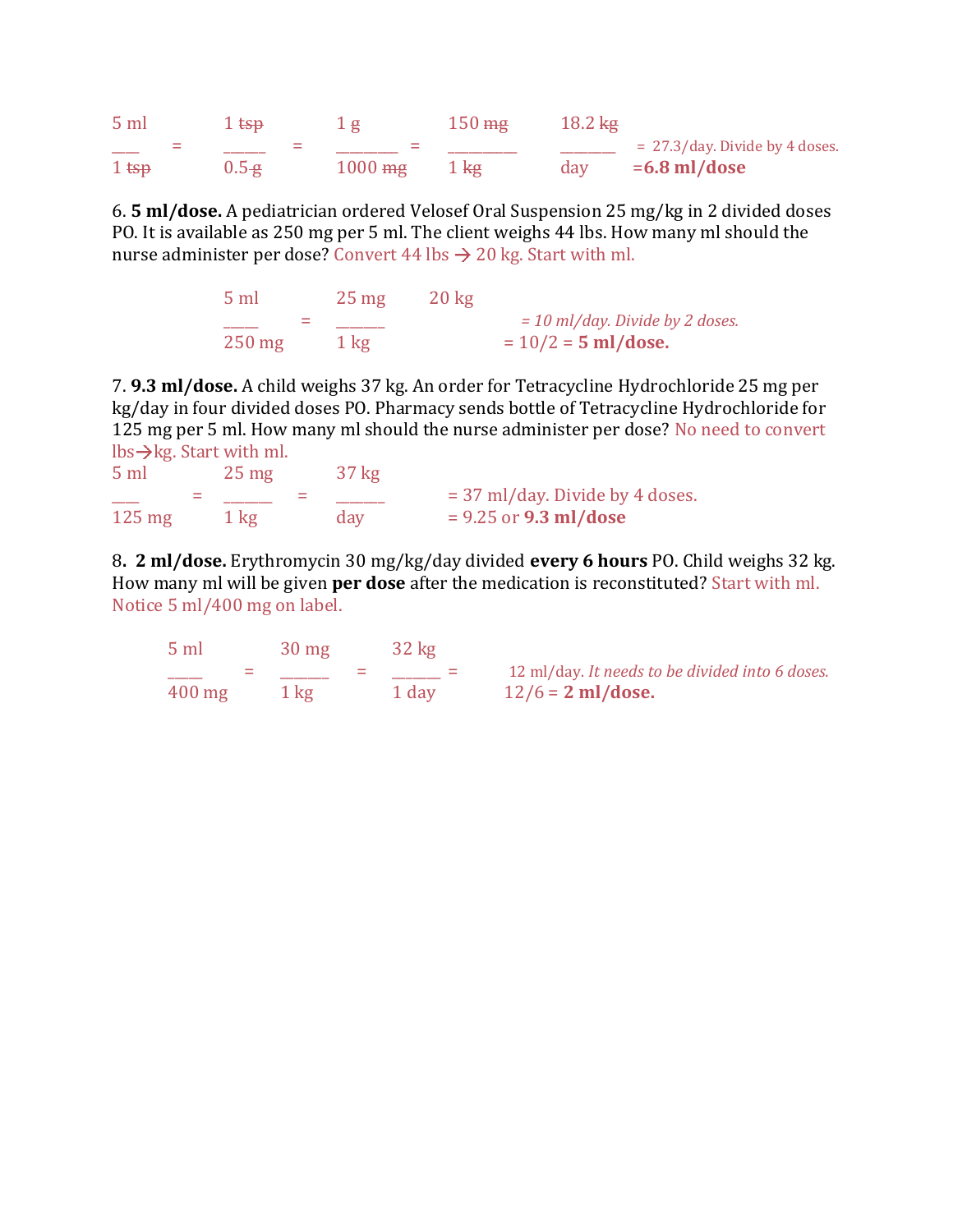# IV FLOW RATES

### **Practice Problems**

#### **GUIDELINE FOR IV FLOW RATES:**

*IV Flow Rates (otherwise known as hourly flow rate) are usually answered in ML/HR.*

1. Order: 1000 ml LR over 6 hours. What is the hourly rate?

2. Order: 3000 ml 0.45 NS every 24 hours. What is the hourly rate?

3. Ancef 150 mg is diluted in 50 ml of D5W to infuse over 25 minutes. What is the hourly rate?

4. 40 mEq Potassium Chloride is ordered to be given in 100 ml NS over 45 minutes. What is the hourly rate?





5. Vancomycin 1 gm is to be given in 125 ml of D5NS over 75 minutes. What is the hourly rate?

6. 20 mEq Potassium Chloride in 50 ml NS over 30 minutes. What is the hourly rate?

7. Order: 1800ml ½ NS per day by infusion pump. What is the hourly rate?

8. Cimetidine 300 mg is diluted in 100 ml D5NS to be infused over 50 minutes. What is the hourly flow rate?

- 9. Order: 0.5 L D5LR in 8 hours. What is the hourly rate?
- 10. Order: 1 L of NS in 4 hours. What is the hourly rate?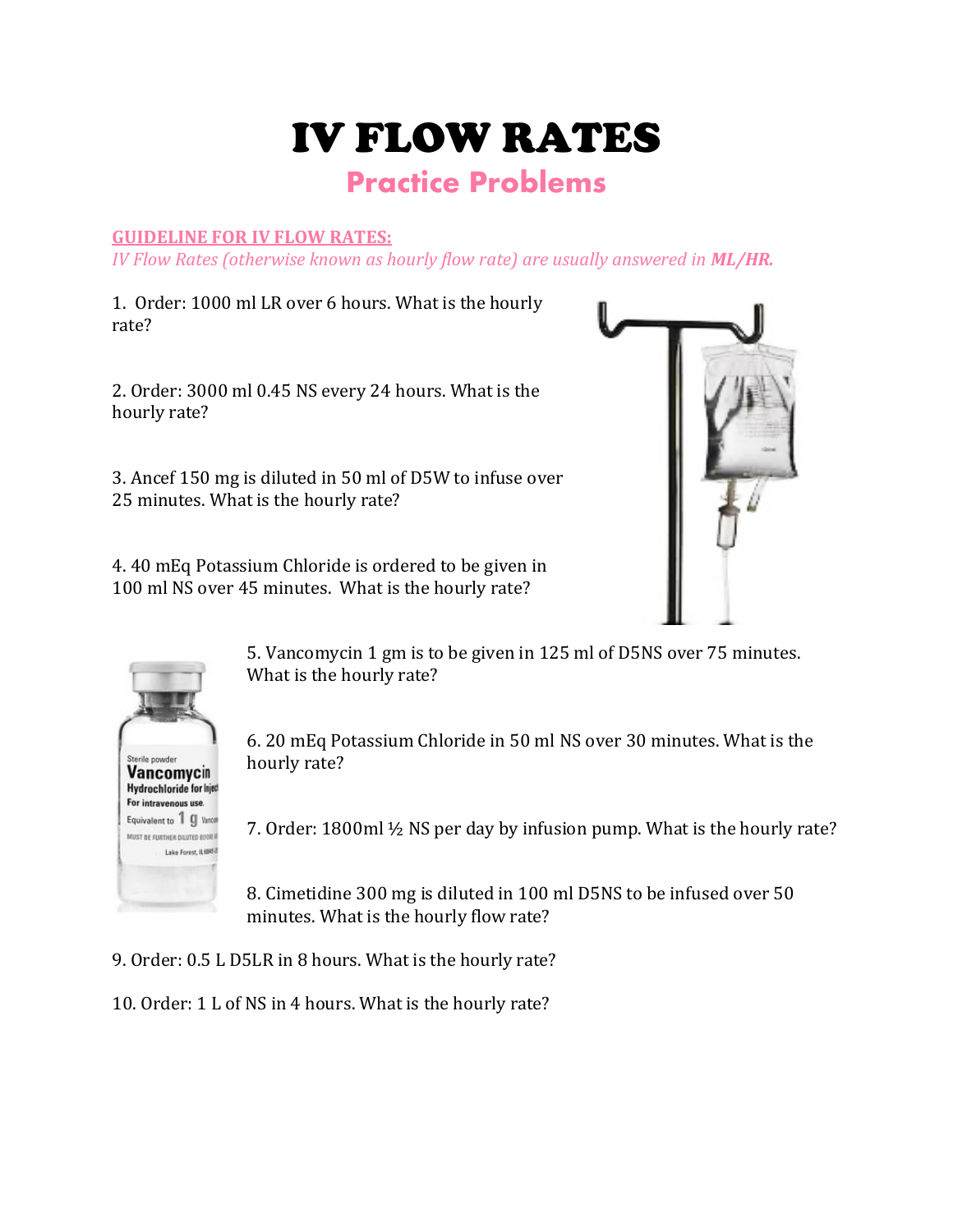### IV FLOW RATES **ANSWERS**

#### 1. **167 ml/hr.** Order: 1000 ml LR over 6 hours.

| $1000$ ml |               |
|-----------|---------------|
|           | $= 167$ ml/hr |
| 6 hrs     |               |

#### 2. **125 ml/hr.** Order: 3000 ml 0.45 NS every 24 hours.

| 3000 ml |               |
|---------|---------------|
|         | $= 125$ ml/hr |
| 24 hrs  |               |

3. **120 ml/hr.** Ancef 150 mg is diluted in 50 ml of D5W to infuse over 25 minutes. What is the hourly rate? Normally, answers are ml per hour, but this is 25 minutes. That means we have to give this medication at a faster rate to infuse what would normally take an hour in only 25 minutes. The equation should still end in ML/HR.

> 50 ml 60 min \_\_\_\_\_\_\_\_ = \_\_\_\_\_\_\_\_\_\_\_ = **120 ml/hr**  $25 \text{ min}$  1 hr

4. **133 ml/hr.** 40 mEq Potassium Chloride is ordered to be given in 100 ml NS over 45 minutes. What is the hourly rate? Start with ml.

> 100 ml  $\frac{60 \text{ min}}{100 \text{ min}}$ \_\_\_\_\_\_\_\_\_\_\_\_\_\_ = \_\_\_\_\_\_\_\_\_\_\_ = **133 ml/hr** 45 <del>minutes 1</del> hr

5. **100 ml/hr.** Vancomycin 1 gm is to be given in 125 ml of D5NS over 75 minutes. What is the hourly rate? Start with ml.



6. **100 ml/hr.** 20 mEq Potassium Chloride in 50 ml NS over 30 minutes. What is the hourly rate? Start with ml.

$$
\frac{50 \text{ ml}}{30 \text{ minutes}} = \frac{60 \text{ min}}{1 \text{ hr}} = 100 \text{ ml/hr}
$$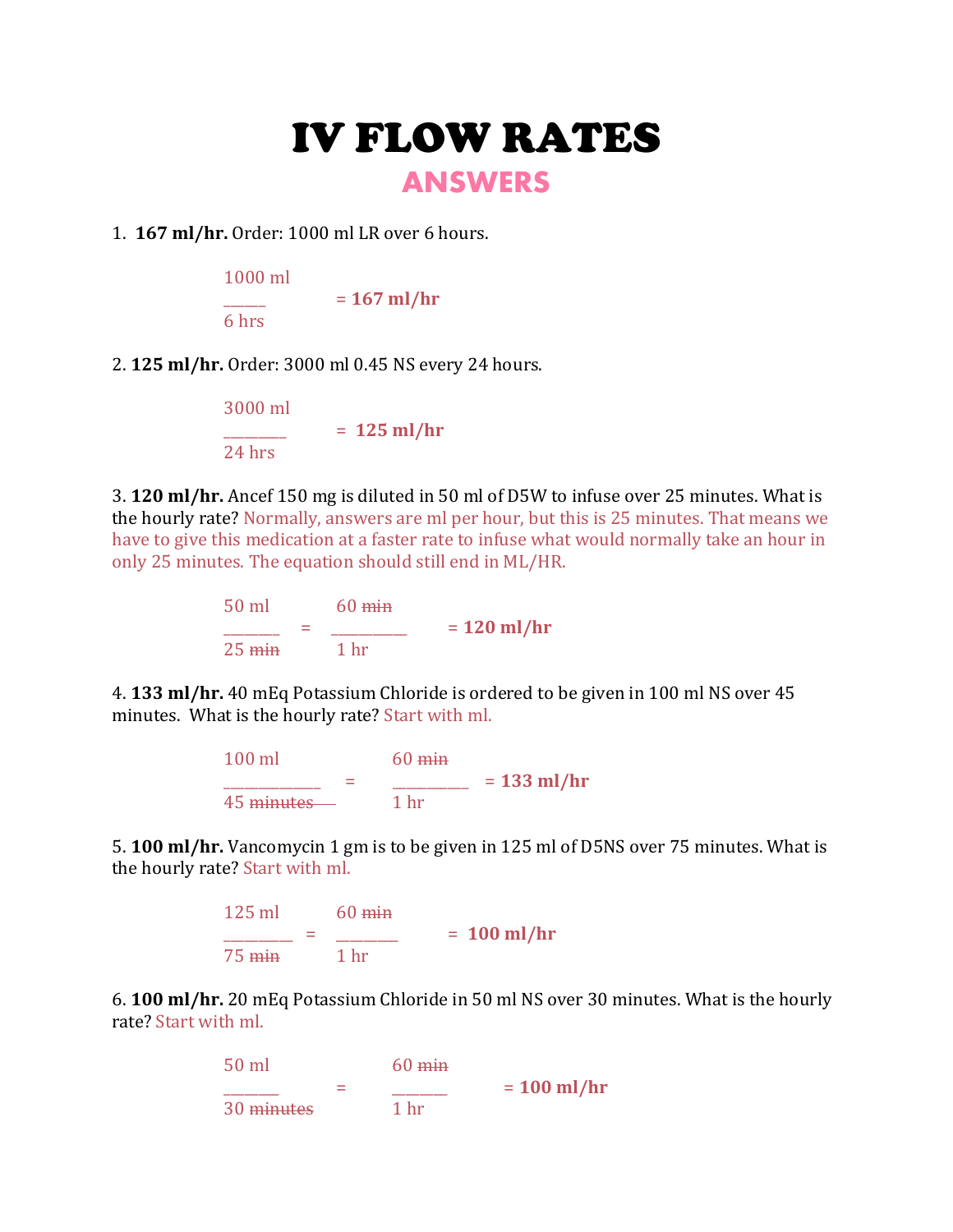7. **75 ml/hr.** Order: 1800ml ½ NS per day by infusion pump. What is the hourly rate? Start with ml. This question is saying per day, meaning 1800 ml in 24 hours.

| 1800 ml  |            |
|----------|------------|
|          | $75$ ml/hr |
| $24$ hrs |            |

8. **120 ml/hr.** Cimetidine 300 mg is diluted in 100 ml D5NS to be infused over 50 minutes. What is the hourly flow rate? Start with ml, do not confuse using mg. IV flow rates are always ml/hr.

> 100 ml 60 min \_\_\_\_\_\_\_ = \_\_\_\_\_\_\_\_\_ = 120 ml/hr 50 min 1 hr

9. **63 ml/hr.** Order: 0.5 L D5LR in 8 hours. What is the hourly rate? Continue to start with ml. We do not have it in our equation, so use your list of conversions to find ml  $\rightarrow$  L. No need to add 60 min/1 hr either since the equation is already set in hours.

| $1000$ ml |   | $0.5 +$ |                      |
|-----------|---|---------|----------------------|
| $1 +$     | = | 8 hours | $= 62.5$ or 63 ml/hr |

10. **250 ml/hr.** Order: 1 L of NS in 4 hours. What is the hourly rate? Start with ml and use your list of conversions to find ml  $\rightarrow$  L.

$$
\frac{1000 \text{ ml}}{1 \text{ L}} = \frac{1 \text{ L}}{4 \text{ hours}} = 250 \text{ ml/hr}
$$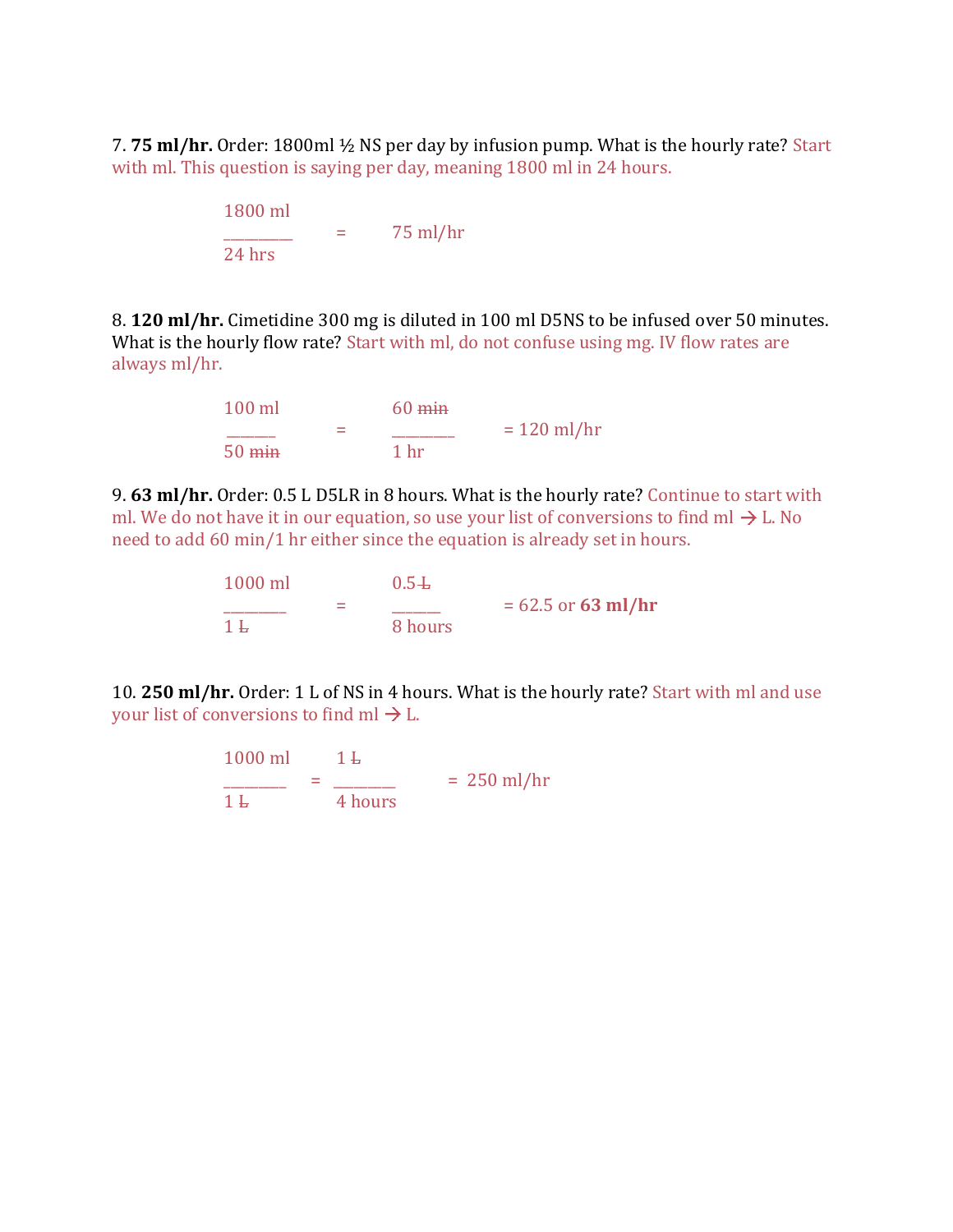# IV DROP RATE

### **Practice Problems**

#### **GUIDELINE FOR IV DROP FACTOR:**

IV drop factor is also known as IV drip rate or gtt/min. IV Drop Factor: drops/1 ml. IV Drip Rate: The **answer** for your equations should always be in **DROPS/MIN.**

1. The nurse is to administer Keflin 1 gm in 50 ml over 20 minutes. The drop factor is 20 drops. What is the drip rate?

2. An order is prescribed for Tobramycin 80 mg in 120 ml over 1.5 hours. The drop factor is 12 drops. What is the drip rate?

3. IV flow rate for 598,000 mcl of D5W over 522 min. Drop factor of 91 gtts. What is the IV drip rate?



4. The nurse is to administer a medication at an IV flow rate of 631 ml of D5W over 936 min. Drop factor is 21 gtts. What is the IV drip rate?

5. An order for Sodium Chloride 0.9% at 100 ml/hr was prescribed. How many drops per minute, using tubing with a 15 drop factor?

6. Acyclovir 300 mg is in 150 ml of D5W to infuse over 1 ¼ hrs. Drop factor is 20 drops/ml. What is the drip rate?

7. Calculate the IV drip rate for 0.91 L of 0.9% NaCl IV over 22.1 hrs. Drop factor is 86. What is drip rate in gtts/min?

8. Calculate IV drip rate for 0.00065 kL of 0.9% NaCl over 12.5 hrs. Drop factor is 15 gtts/min. What is the IV drip rate?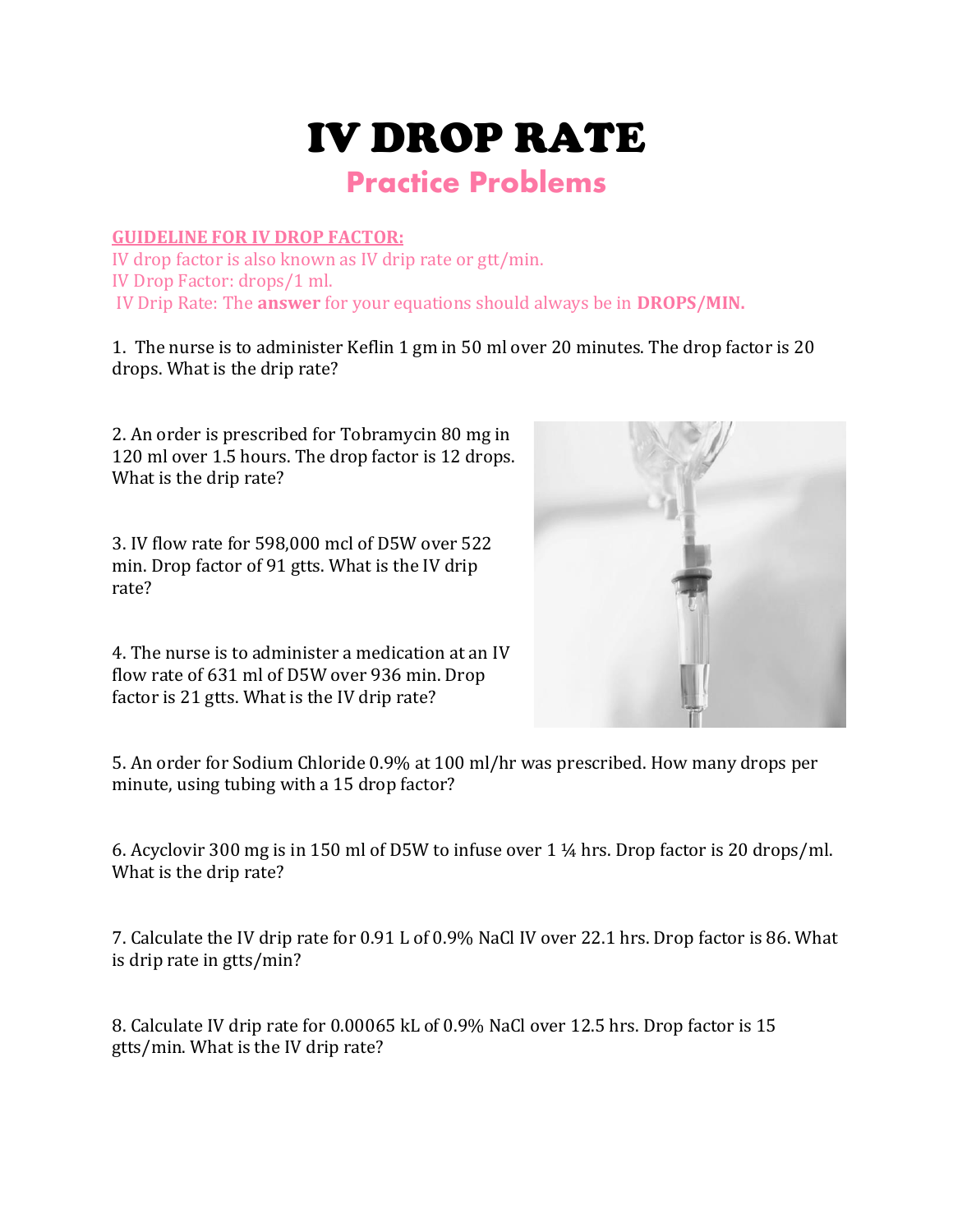# IV DROP RATE

### **ANSWERS**

1. **50 drops/min.** The nurse is to administer Keflin 1 gm in 50 ml over 20 minutes. The drop factor is 20 drops. What is the drip rate? Remember, drip rate is equal to drops/min. Anytime we are given drops, it is always drops/1ml. Start with drops.

> 20 drops 50 ml \_\_\_\_\_\_\_\_\_\_ = \_\_\_\_\_\_ = **50 drops/min**  $1 \text{ ml}$   $20 \text{ min}$

2. **16 drops/min.** An order is prescribed for Tobramycin 80 mg in 120 ml over 1.5 hours. The drop factor is 12 drops. What is the drip rate? Start with drops.

> 12 drops 120 ml 1 hr  $\frac{1}{\sqrt{2}}$  =  $\frac{1}{\sqrt{2}}$  =  $\frac{16 \text{ drops/min}}{2}$  $1.5$  hrs 60 min

3. **104 drops/min.** Calculate IV flow rate for 598,000 mcl of D5W over 522 min. Drop factor of 91 gtts. What is the IV drip rate? Gtts is just a fancier term for drops. Use your list of conversions to go from mcl  $\rightarrow$  Continue to start with drops.

91 gtts (drops)  $1 \text{ ml}$  598,000 mel<br>=  $204 \text{ g}$  =  $104 \text{ g}$  =  $104 \text{ g}$  =  $104 \text{ g}$  =  $104 \text{ g}$  =  $104 \text{ g}$  =  $104 \text{ g}$  =  $104 \text{ g}$  =  $104 \text{ g}$  =  $104 \text{ g}$  =  $104 \text{ g}$  =  $104 \text{ g}$  =  $104 \text{ g}$  =  $104 \text{ g}$  = \_\_\_\_\_\_\_\_\_\_\_\_\_\_\_ = \_\_\_\_\_\_\_\_\_\_ = \_\_\_\_\_\_\_\_\_\_\_\_\_\_\_ = **104 gtts (drops)/min**  $1000 \text{ m}$  = 522 min

4. **14 drops/min.** The nurse is to administer a medication at an IV flow rate of 631 ml of D5W over 936 min. Drop factor is 21 gtts. What is the IV drip rate? Start with drops.

> $21$  drops  $631$  ml \_\_\_\_\_\_\_\_\_\_ = \_\_\_\_\_\_\_\_\_\_ = **14 gtts (drops)/min** 1 ml 936 min

5. **25 drops/min.** An order for Sodium Chloride 0.9% at 100 ml/hr was prescribed. How many drops per minute, using tubing with a 15 drop factor? Asking drops per minute is just asking the drip rate. Start with drops.

$$
\frac{15 \text{ drops}}{1 \text{ ml}} = \frac{100 \text{ ml}}{1 \text{ hr}} = \frac{1 \text{ hr}}{60 \text{ min}} = 25 \text{ drops/min}
$$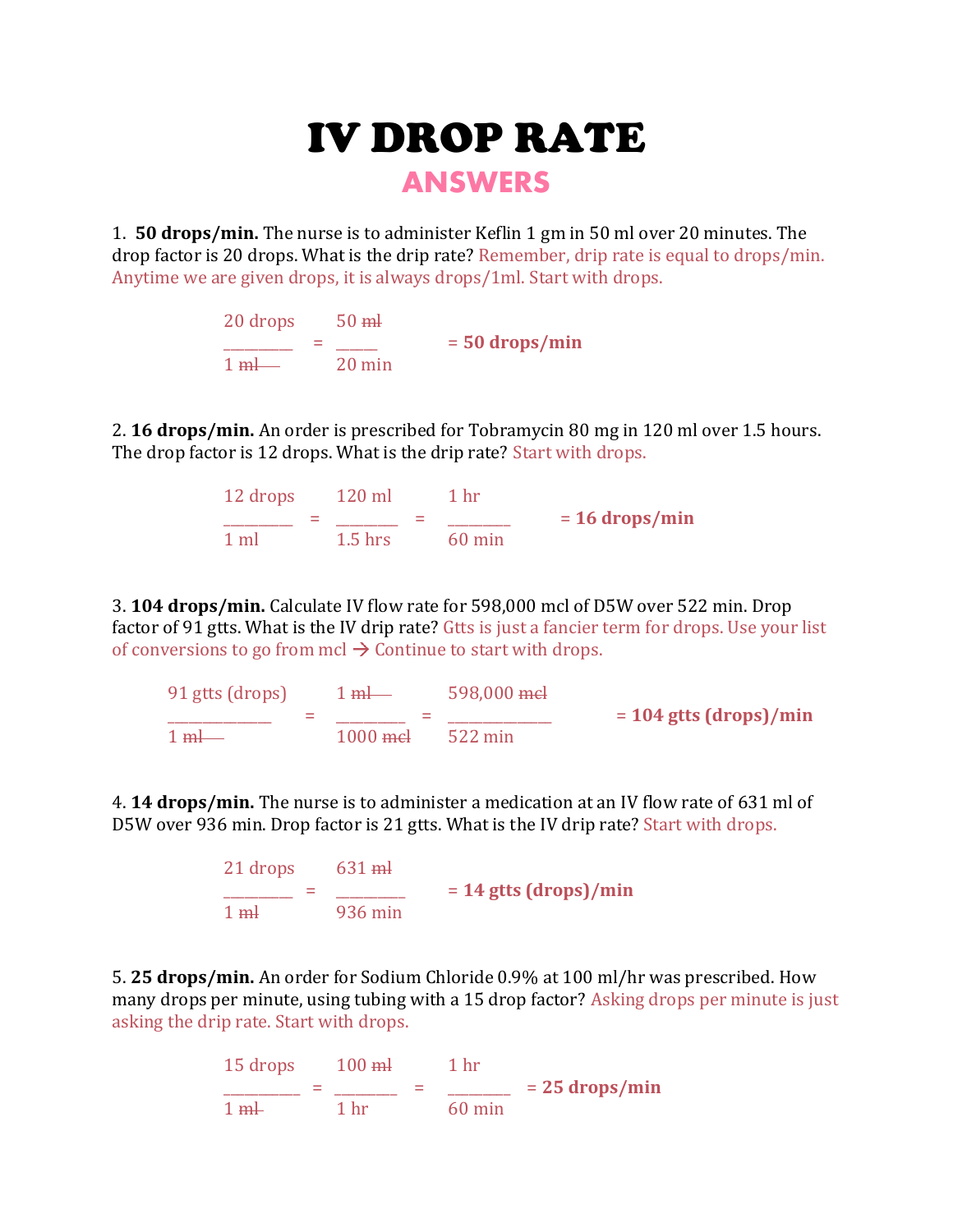6. **40 drops/min.** Acyclovir 300 mg is in 150 ml of D5W to infuse over 1 ¼ hrs. Drop factor is 20 drops/ml. What is the drip rate? Start with drops.

> $20$  drops  $150$  ml  $1$  hr  $\frac{1}{2}$  =  $\frac{1}{2}$  =  $\frac{1}{2}$  =  $\frac{1}{2}$  = 40 drops/min. 1 ml 1.25 hr 60 min

7. **59 gtts/min.** Calculate the IV drip rate for 0.91 L of 0.9% NaCl IV over 22.1 hrs. Drop factor is 86. What is drip rate in gtts/min? Start with drops. Use list of conversions to get from  $ml \rightarrow L$ .

86 drops 1000 ml 0.91 L 1 hr  $\frac{1}{2}$  =  $\frac{1}{2}$  =  $\frac{1}{2}$  =  $\frac{1}{2}$  =  $\frac{1}{2}$  =  $\frac{1}{2}$  = 59 gtts (drops)/min 1 ml 1 L 22.1 hrs 60 min

8. **13 drops/min.** Calculate IV drip rate for 0.00065 kL of 0.9% NaCl over 12.5 hrs. Drop factor is 15 gtts/min. What is the IV drip rate? Start with drops and use list of conversions to go from  $kl \rightarrow ml$ .

| $15$ drops $1000$ ml | $1000\,\mathrm{L}$     | $0.00065$ k <sup>L</sup> | 1 <sub>hr</sub>  |                   |
|----------------------|------------------------|--------------------------|------------------|-------------------|
|                      |                        |                          |                  | $= 13$ drops/min. |
| $1 \, \text{m}$      | $1 \text{ }\mathsf{H}$ | 12.5 h <del>rs</del>     | $60 \text{ min}$ |                   |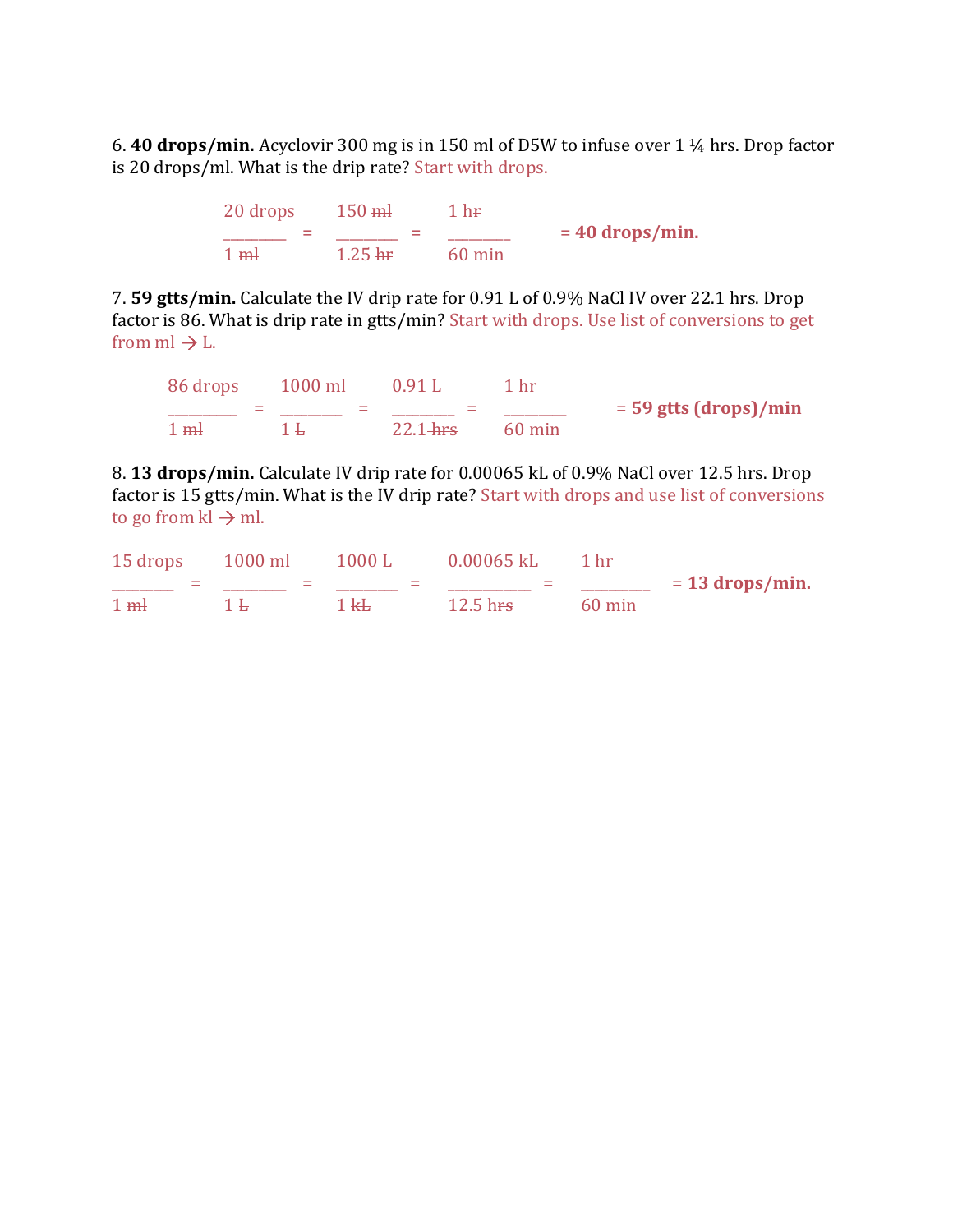SLIDING SCALE INSULIN **PRACTICE QUESTIONS**

**1.** A patient was prescribed Insulin Aspart to given SQ AC and HS as follows:

| <b>Blood Glucose</b> | <b>Insulin Dose</b>   |
|----------------------|-----------------------|
| $<$ 70 mg/dL         | Hypoglycemia Protocol |
| 70-150               | 0 units               |
| 151-200              | 2 units               |
| 201-250              | 4 units               |
| 251-300              | 6 units               |
| 301-350              | 8 units               |
| 351-400              | 10 units              |
| >400 units           | Call MD               |

*The client's blood glucose showed 360. How many units should the nurse administer?*

**2.** A patient was prescribed Humulin NPH 40 units and Humulin Regular 25 units SC every morning. The AM finger-stick blood sugar is 202mg/dL. How many units should the nurse administer?

| <b>Blood Glucose</b> | <b>Insulin Dose</b>   |
|----------------------|-----------------------|
| ~5                   | Hypoglycemia Protocol |
| 70-180               | 0 units               |
| 181-200              | 2 units               |
| 201-220              | 4 units               |
| 221-240              | 6 units               |
| >240                 | Call MD               |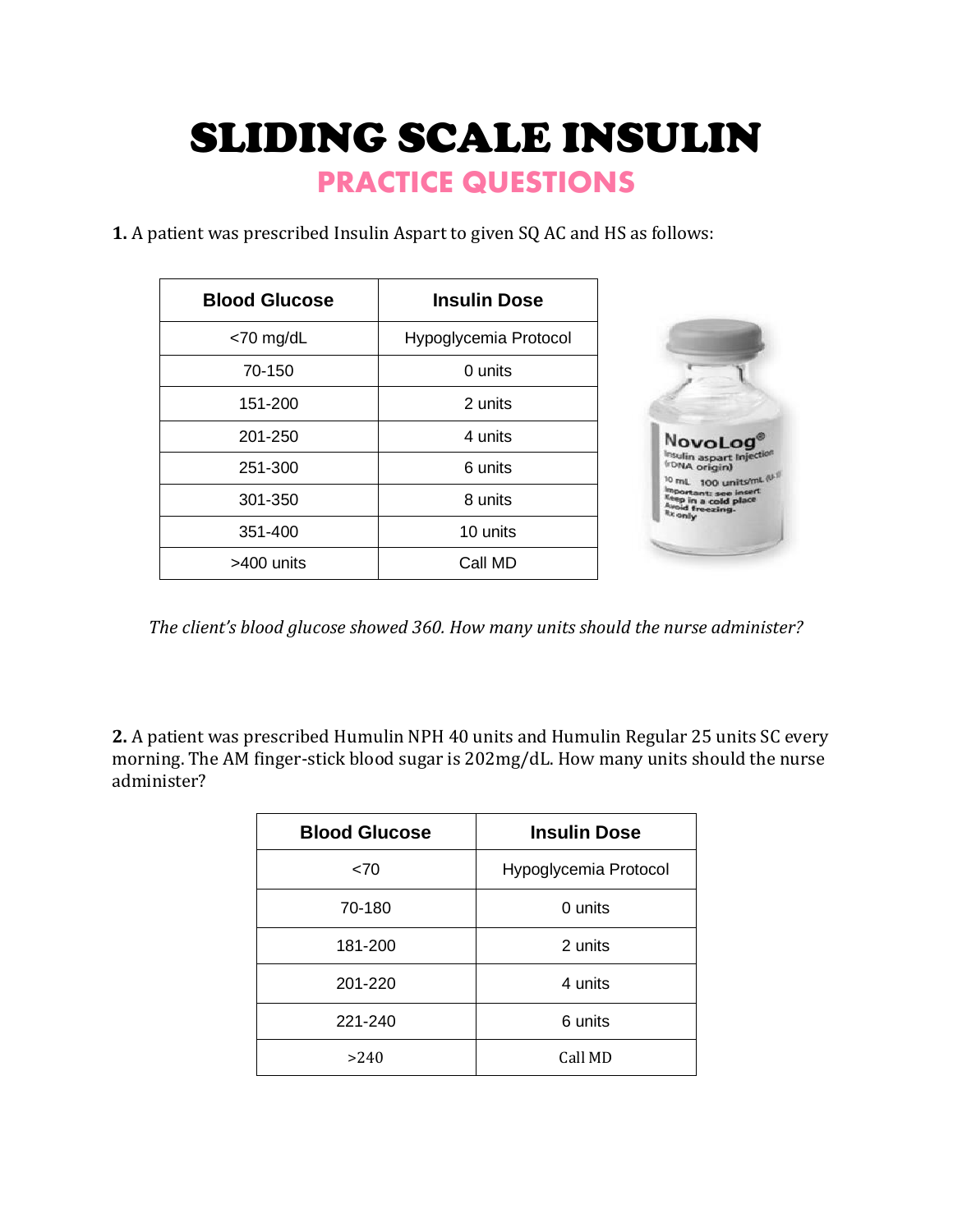# SLIDING SCALE INSULIN

### **ANSWERS**

1**. 10 units.** Based on the scale with a blood glucose of 360, the patient should receive 10 units.

2**. 69 units.** The nurse automatically gives 40 units NPH and 25 units Regular every morning along with extra insulin based on the finger-stick blood sugar results. BG was 202, which would mean 4 extra units of insulin should be administered.

 $40 + 25 + 4 = 69$  units.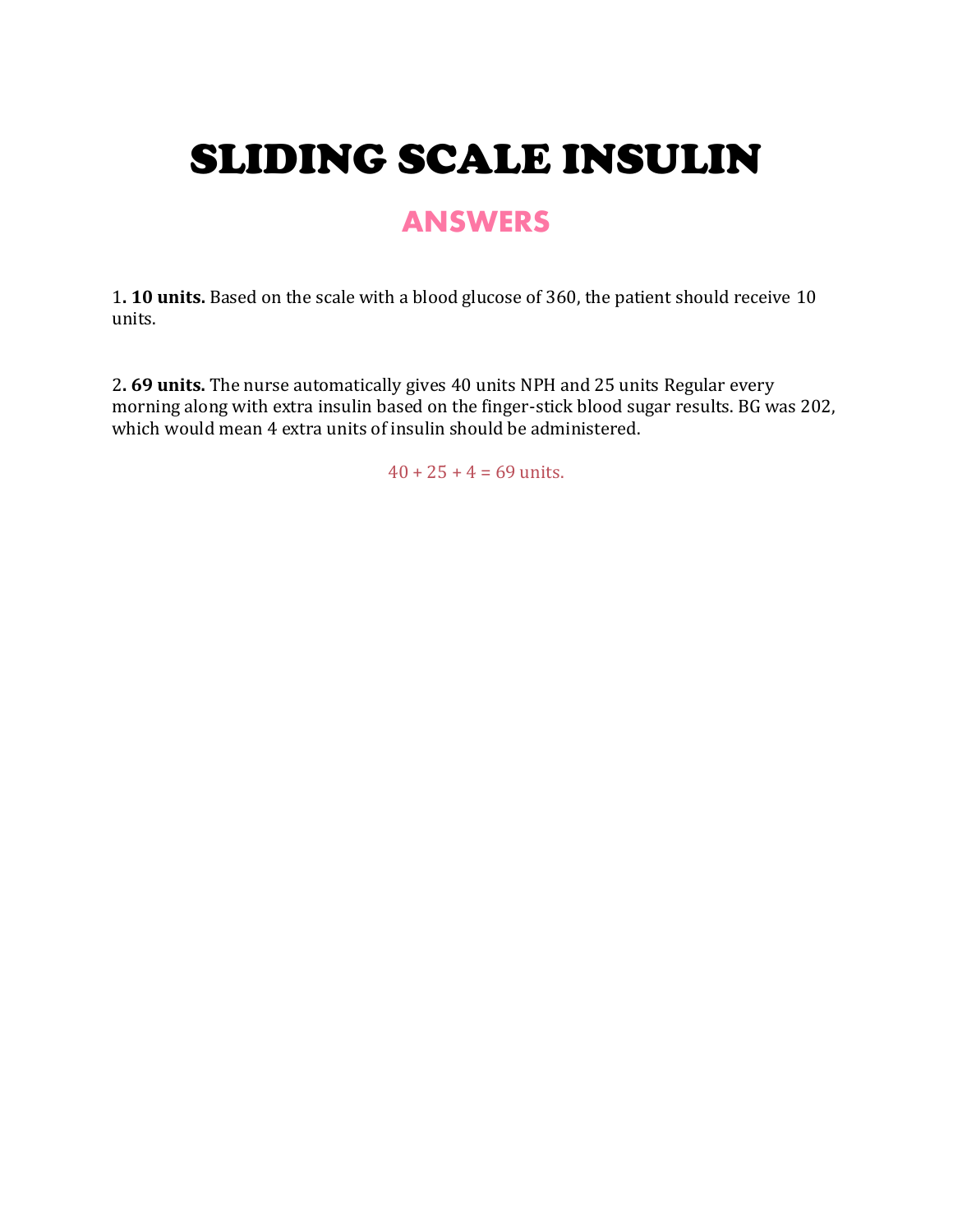## HEPARIN THERAPY **PRACTICE QUESTIONS**

1. An order is placed for Heparin 5,000 units IV stat. Heparin comes in a vial with 10,000 units per 1 ml. How many ml will be given?

2. A provider orders an IV heparin drip at 12 units/kg/hr and to administer a loading bolus dose of 60 units/kg IV before initiation of drip. Heparin bag reads: 25,000 units/250 ml. Patient weighs 189 lbs. What is the flow rate you will set the IV pump at?

3. An order for IV Heparin at 18 units/kg/hr is prescribed with a loading bolus dose of 30 units/kg IV before initiation of drip. Heparin bag reads: 25,000 units/500 ml. Patient weighs 78 kg. What is the flow rate for the IV pump, and how many units will be administered for the bolus?

4. Your patient's recent PTT is 45. According to protocol, you need to increase Heparin drip by 2 units/kg/hr and administer 30 units/kg IV bolus. Current drip is at 22 units/kg/hr from bag that reads 25,000 units/250 ml. Patient weights 129 lbs. How many units will patient receive as a bolus, and how many units/kg/hr will the patient receive based on new PTT result?



5. Your patient has a Heparin drip running at 26 ml/hr. The heparin bag reads 12,500 units/250 ml. How many units per hour is the patient receiving?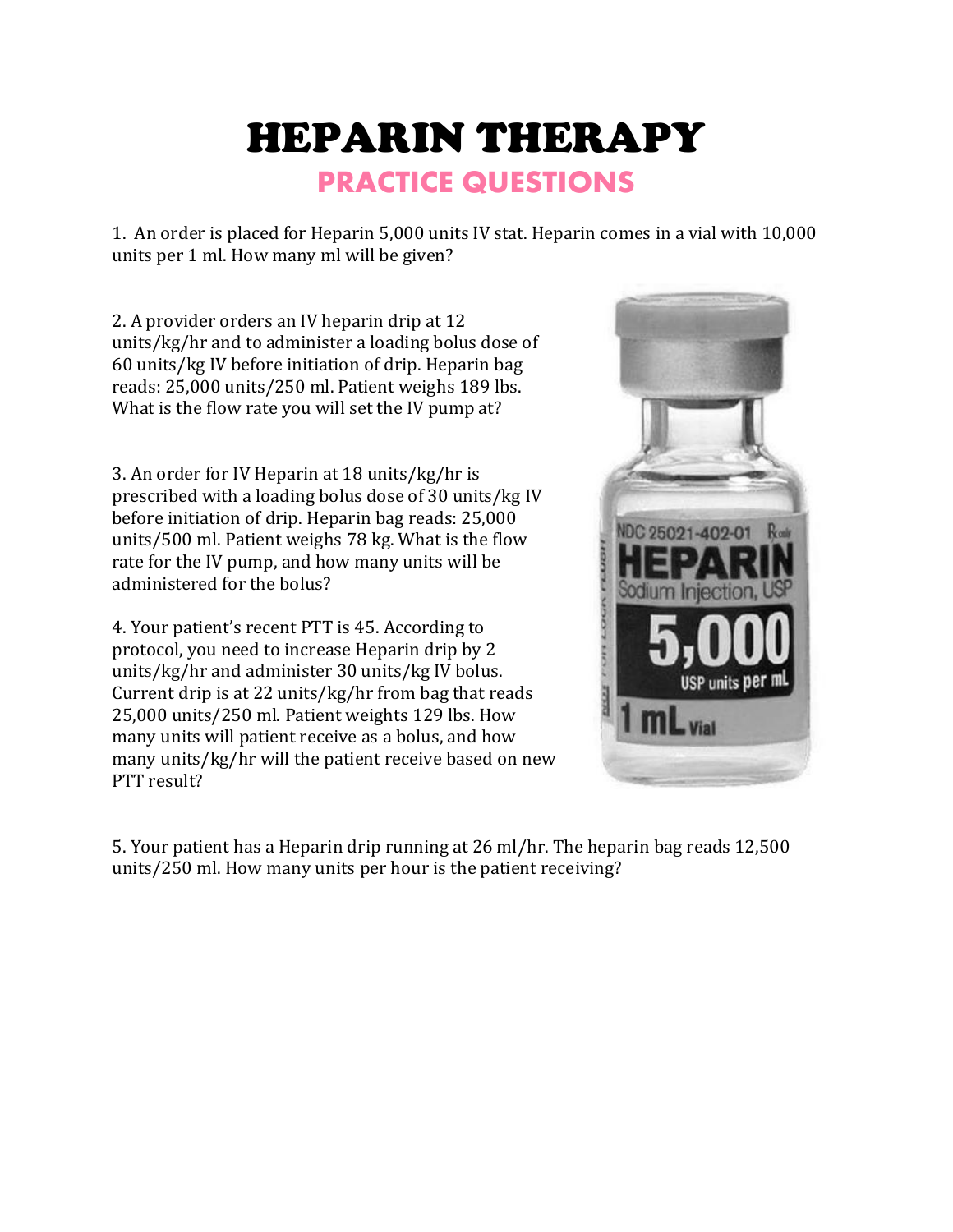# HEPARIN THERAPY

### **ANSWERS**

1. **0.5 ml.** An order is placed for Heparin 5,000 units IV stat. Heparin comes in a vial with 10,000 units per 1 ml. How many ml will be given? Start with ml.

1 ml 5,000 units.  $= 0.5$  ml 10,000 units

2. **10.3 ml/hr**. A provider orders an IV heparin drip at 12 units/kg/hr and to administer a loading bolus dose of 60 units/kg IV before initiation of drip. Heparin bag reads: 25,000 units/250 ml. Patient weighs 189 lbs. What is the flow rate you will set the IV pump at? This is a more complex question. First convert 189 lbs  $\rightarrow$  86 kg. Next, the question is asking for the IV flow rate of the heparin drip (ml/hr), not the bolus. Start with ml since the answer we need is ML/HR.

| $250$ ml       | 12 units       | $86 \text{ kg}$ |     |              |
|----------------|----------------|-----------------|-----|--------------|
|                |                |                 | $=$ | $10.3$ ml/hr |
| $25,000$ units | $1 \text{ kg}$ | 1 hr            |     |              |

3. **28 ml/hr flow rate, 2340 units bolus.** An order for IV Heparin at 18 units/kg/hr is prescribed with a loading bolus dose of 30 units/kg IV before initiation of drip. Heparin bag reads: 25,000 units/500 ml. Patient weighs 78 kg. What is the flow rate for the IV pump, and how many units will be administered for the bolus? This is a two part question. First answer the flow rate by starting with ml.

**FLOW RATE:**

 $1<sub>kg</sub>$ 

| 500 ml                                               | 18 units        | $78 \text{ kg}$           |                            |
|------------------------------------------------------|-----------------|---------------------------|----------------------------|
| $25,000$ units                                       | 1 <sub>kg</sub> | 1 <sub>hr</sub>           | $= 28$ ml/hr for flow rate |
| <b>LOADING BOLUS: 30 units/kg. Start with units.</b> |                 |                           |                            |
| 30 units                                             | $78 \text{ kg}$ |                           |                            |
|                                                      |                 | $= 2340$ units for bolus. |                            |

4. **Bolus of 1770 units, flow rate is 24 units/kg/hr.** Your patient's recent PTT is 45. According to protocol, you need to increase Heparin drip by 2 units/kg/hr and administer 30 units/kg IV bolus. Current drip is at 22 units/kg/hr from bag that reads 25,000 units/250 ml. Patient weights 129 lbs. How many units will patient receive as a bolus, and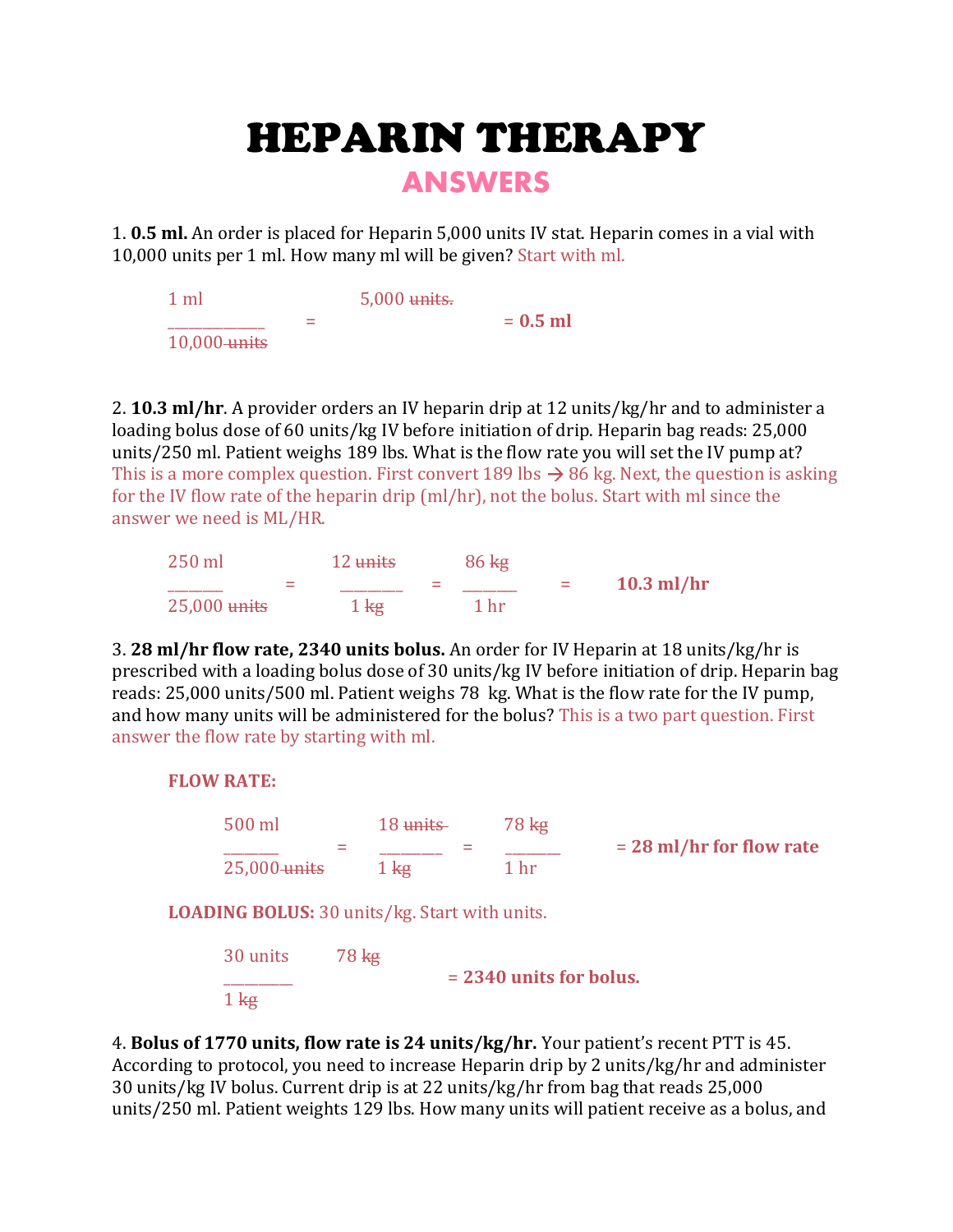how many units/kg/hr will the patient receive based on new PTT result? This is a two part question. First convert 129 lbs  $\rightarrow$  59 kg.

| <b>LOADING BOLUS: 30 units/kg IV bolus order.</b> |                  |                |
|---------------------------------------------------|------------------|----------------|
| 30 units                                          | 59 <sub>kg</sub> |                |
|                                                   |                  | $= 1770$ units |
| $1 \text{ kg}$                                    |                  |                |

**NEW FLOW RATE**: Old one was 22 units/kg/hr. Order to increase by 2 units/kg/hr. 22 units + 2 units =24 units. Answer is 24 units/kg/hr.

5. **1300 units/hr.** Your patient has a Heparin drip running at 26 ml/hr. The heparin bag reads 12,500 units/250 ml. How many units per hour is the patient receiving? Start with units since that is what the answer is asking for.

| 12,500 units |   | $26 \text{ m}$  |                    |
|--------------|---|-----------------|--------------------|
|              | ⋍ |                 | $= 1300$ units/hr. |
| $250$ mH     |   | 1 <sub>hr</sub> |                    |